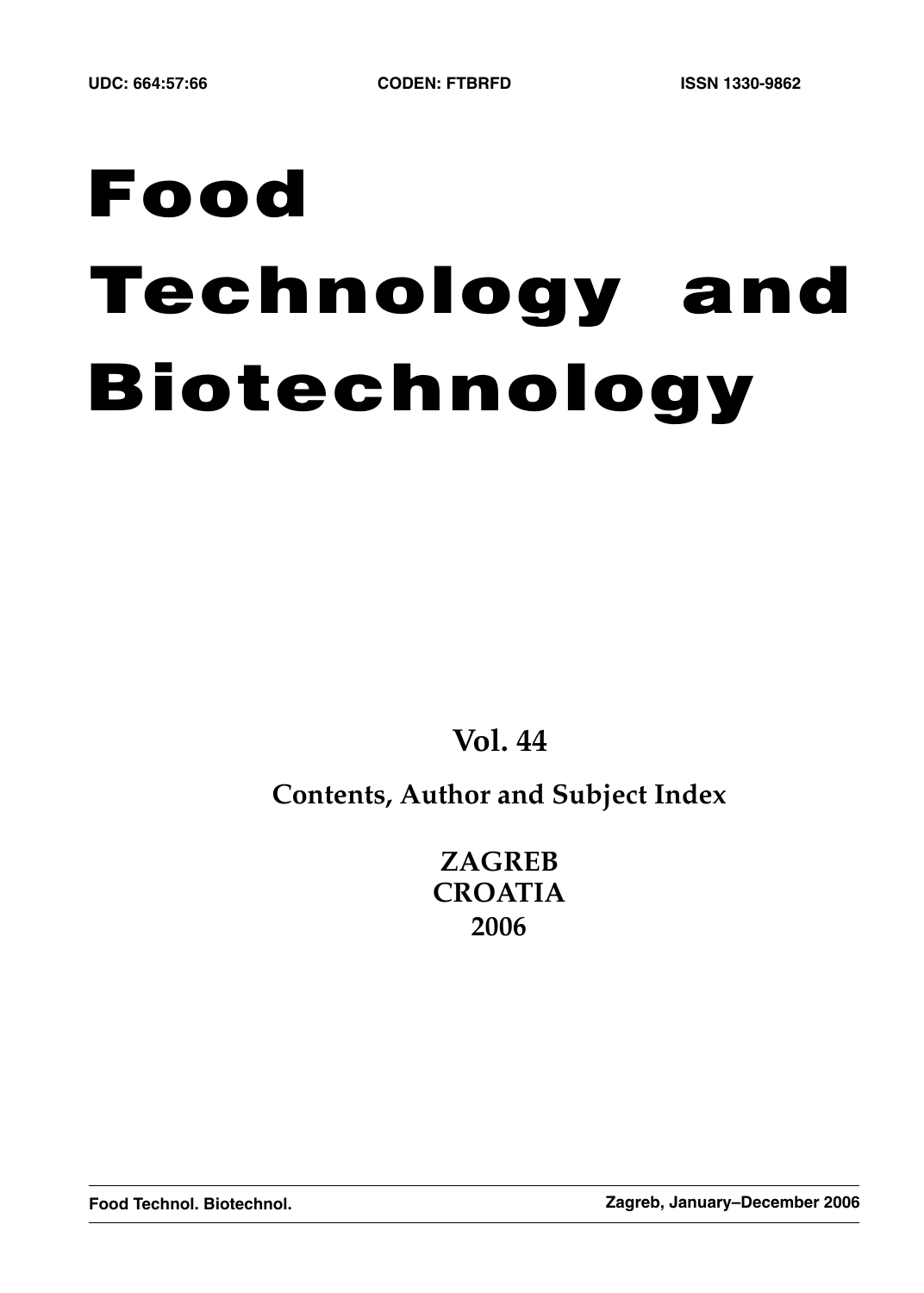# **CONTENTS**

#### **ORIGINAL SCIENTIFIC PAPERS**

| Paula M. Periago, Raquel Conesa, Begoña Delgado, Pablo S. Fernández and Alfredo Palop<br>Bacillus megaterium Spore Germination and Growth Inhibition by a Treatment                | 17         |
|------------------------------------------------------------------------------------------------------------------------------------------------------------------------------------|------------|
| Jin-Shui Wang, Mou-Ming Zhao, Xiao-Quan Yang and Yue-Ming Jiang<br>Improvement of Emulsifying Properties of Wheat Gluten Hydrolysate/ $\lambda$ -Carrageenan Conjugates (1)        | 25         |
| Irena Usajewicz and Beata Nalepa<br>Survival of Escherichia coli O157:H7 in Milk Exposed to High Temperatures and High Pressure (1)                                                | 33         |
| Zi-Tao Jiang, Rong Li and Jimmy C. Yu<br>Pungent Components from Thioglucosides in Armoracia rusticana Grown in China,                                                             | 41         |
| Adriane B. P. Medeiros, Ashok Pandey, Luciana P. S. Vandenberghe, Gláucia M. Pastore<br>and Carlos R. Soccol                                                                       |            |
| Production and Recovery of Aroma Compounds Produced by Solid-State Fermentation                                                                                                    | 47         |
| Marcin Skowronek and Jan Fiedurek<br>Purification and Properties of Extracellular Endoinulase from Aspergillus niger 20 OSM (1)                                                    | 53         |
| Wei-Guo Zhang and Xiang-Yang Ge<br>Improvement of Fructanohydrolase Production in Aspergillus niger SL-09 by Sucrose Ester (1)                                                     | 59         |
| Tomaž Polak, Lea Gašperlin, Alenka Rajar and Božidar Žlender<br>Influence of Genotype Lines, Age at Slaughter and Sexes on the Composition of Rabbit Meat. (1)                     | 65         |
| Milan Čertík, Lucia Sláviková, Silvia Masrnová and Ján Šajbidor<br>Enhancement of Nutritional Value of Cereals with $\gamma$ -Linolenic Acid by Fungal                             | 75         |
| Cuitlahuac Aranda, Armando Robledo, Octavio Loera, Juan C. Contreras-Esquivel,<br>Raul Rodríguez and Cristóbal Noé Aguilar                                                         |            |
| Gwen Falony, Janny Coca Armas, Julio C. Dustet Mendoza and José L. Martínez Hernández<br>Production of Extracellular Lipase from Aspergillus niger by Solid-State Fermentation (2) | 229<br>235 |
| Licia M. Pera, Cintia M. Romero, Mario D. Baigori and Guillermo R. Castro                                                                                                          | 247        |
| Vinod Kumar Joshi, Mukesh Parmar and Neerja S. Rana<br>Pectin Esterase Production from Apple Pomace in Solid-State and Submerged Fermentations (2)                                 | 253        |
| Sangeeta Negi and Rintu Banerjee<br>Optimization of Amylase and Protease Production from Aspergillus awamori in Single                                                             | 257        |
| Nicemol Jacob and Parukuttyamma Prema<br>Influence of Mode of Fermentation on Production of Polygalacturonase by a Novel Strain                                                    | 263        |
| Dhanya Gangadharan, Swetha Sivaramakrishnan, Kesavan Madhavan Nampoothiri and<br><b>Ashok Pandey</b>                                                                               |            |
| Dong-Mei Liu, Li Li, Xiao-Quan Yang, Shi-Zhong Liang and Jin-Shui Wang<br>Survivability of Lactobacillus rhamnosus during the Preparation of Soy Cheese (3)                        | 269<br>417 |
| Lin Li, Jinshui Wang, Mouming Zhao, Chun Cui and Yueming Jiang<br>Artificial Neural Network for Production of Antioxidant Peptides Derived from Bighead                            | 441        |
| Biljana Nikolić, Jasna Stanojević, Branka Vuković-Gačić, Draga Simić and<br>Jelena Knežević-Vukčević                                                                               | 449        |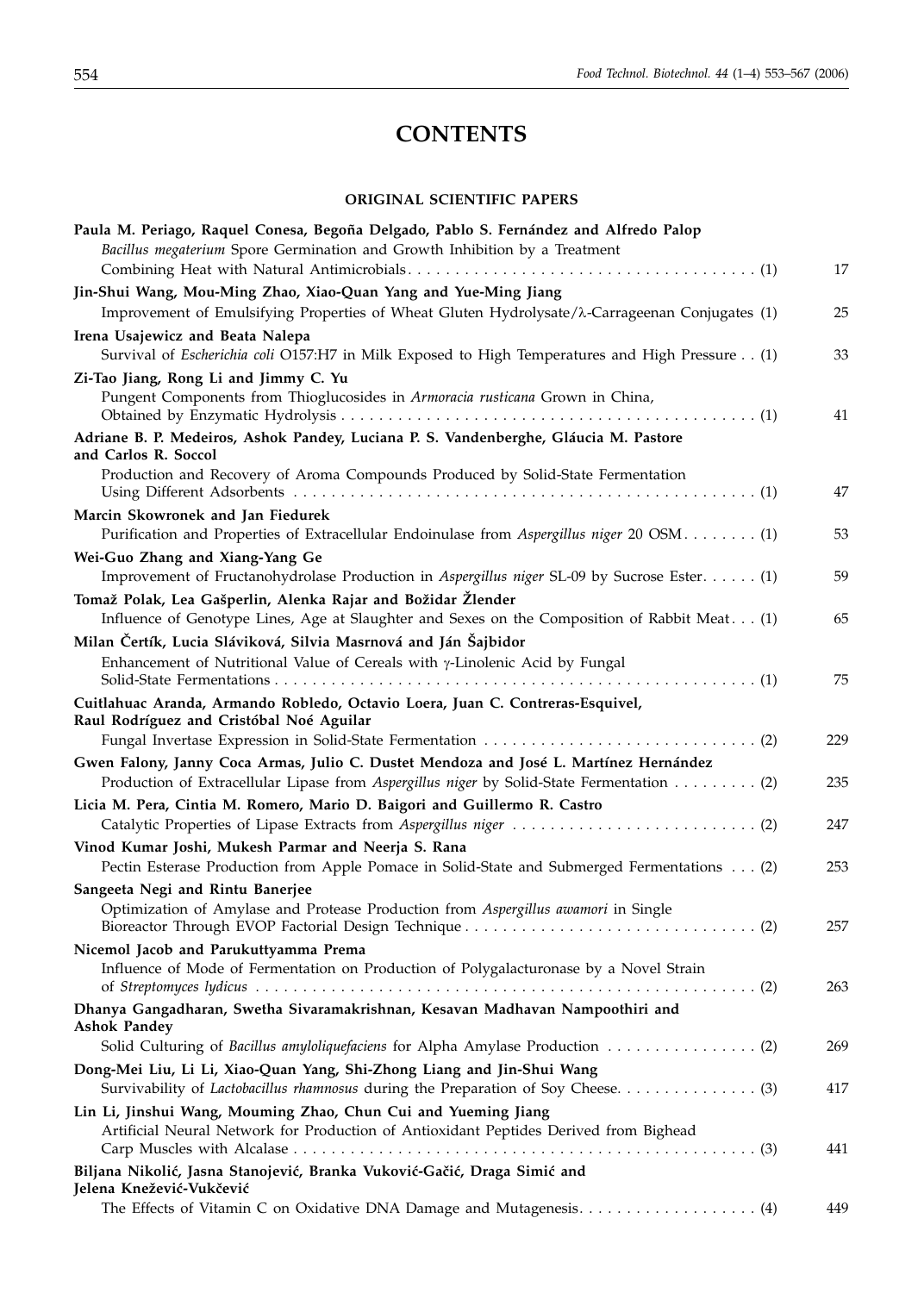| ٠ | ł |  |
|---|---|--|

| Barbara Celuppi Marques, Marcelo Calide Barga, Wellington Balmant, Luiz Fernando de Lima Luz Jr,<br>Nadia Krieger and David Alexander Mitchell                                                                                                        |     |
|-------------------------------------------------------------------------------------------------------------------------------------------------------------------------------------------------------------------------------------------------------|-----|
| A Model of the Effect of the Microbial Biomass an the Isotherm of the Fermenting Solids                                                                                                                                                               | 457 |
| Sumathy Babitha, Carlos R. Soccol and Ashok Pandey                                                                                                                                                                                                    |     |
| Jackfruit Seed - A Novel Substrate for the Production of Monascus Pigments through                                                                                                                                                                    | 465 |
| Yin Li, Jia Lin, Dejing Meng, Jian Lu, Guoxian Gu and Zhonggui Mao                                                                                                                                                                                    |     |
| Effect of pH, Cultivation Time and Substrate Concentration on the Endoxylanase<br>Production by Aspergillus awamori ZH-26 under Submerged Fermentation Using                                                                                          | 473 |
| Bernardo Onagar Yépez Silva-Santisteban, Attilio Converti and Francisco Maugeri Filho                                                                                                                                                                 |     |
| Intrinsic Activity of Inulinase from Kluyveromyces marxianus ATCC 16045                                                                                                                                                                               | 479 |
| Tea Kulišić, Verica Dragović-Uzelac and Mladen Miloš                                                                                                                                                                                                  |     |
| Antioxidant Activity of Aqueous Tea Infusions Prepared from Oregano, Thyme and                                                                                                                                                                        | 485 |
| Marie-Carmen Monje, Monique Berger, Vincent Farines, Karine Reybier, Aude Verger,                                                                                                                                                                     |     |
| Jean Daydé, Vassilia Théodorou and Françoise Nepveu                                                                                                                                                                                                   |     |
| Antioxidant Capacity of Cotyledons and Germs of Soybean in Relation to Their                                                                                                                                                                          |     |
|                                                                                                                                                                                                                                                       | 493 |
| Franjo Ivušić, Marija Soldo Gjeldum, Zvonimir Nemet, Leo Gracin and Vladimir Marić                                                                                                                                                                    |     |
| Aluminium and Aroma Compound Concentration in Beer During Storage at                                                                                                                                                                                  |     |
|                                                                                                                                                                                                                                                       | 499 |
| María Monagas, Verónica Núñez, Begoña Bartolomé and Carmen Gómez-Cordovés<br>Phenolic Content of Blends of Tempranillo with Graciano or Cabernet Sauvignon Wines                                                                                      | 507 |
| Ana Lúcia Barretto Penna, Attilio Converti and Maricê Nogueira de Oliveira<br>Simultaneous Effects of Total Solids Content, Milk Base, Heat Treatment Temperature and<br>Sample Temperature on the Rheological Properties of Plain Stirred Yogurt (4) | 515 |
| PRELIMINARY COMMUNICATIONS                                                                                                                                                                                                                            |     |
| Mukku Shrinivas Rao and Willem F. Stevens                                                                                                                                                                                                             |     |
| Fermentation of Shrimp Biowaste under Different Salt Concentrations with Amylolytic and                                                                                                                                                               | 83  |
| Xue-Cai Hao, Xiao-Bin Yu and Zhong-Li Yan                                                                                                                                                                                                             |     |
| Optimization of the Medium for the Production of Cellulase by the Mutant Trichoderma reesei                                                                                                                                                           |     |
|                                                                                                                                                                                                                                                       | 89  |
| Jesús E. Mejía-Saulés, Krzysztof N. Waliszewski, Miguel A. Garcia and Ramon Cruz-Camarillo<br>The Use of Crude Shrimp Shell Powder for Chitinase Production by Serratia marcescens WF (1)                                                             | 95  |
| Ji-Guo Yang, Yong-Hua Wang, Bo Yang, Geoffrey Mainda and Yong Guo                                                                                                                                                                                     |     |
|                                                                                                                                                                                                                                                       | 101 |
| Hema Anto, Ujjval Trivedi and Kamlesh Patel<br>Alpha Amylase Production by Bacillus cereus MTCC 1305 Using Solid-State Fermentation (2)                                                                                                               | 241 |
| Subhash U. Nair, Rekha S. Singhal and Madhusudan Y. Kamat<br>Enhanced Production of Thermostable Pullulanase Type 1 Using Bacillus cereus FDTA 13                                                                                                     | 275 |
| Syed U. Ahmed, Sudheer K. Singh, Ashok Pandey, Sanjit Kanjilal and Rachapudi B. N. Prasad                                                                                                                                                             |     |
| Effects of Various Process Parameters on the Production of $\gamma$ -Linolenic Acid in Submerged                                                                                                                                                      | 283 |
| Young-Jung Wee, Hyang-Ok Kim, Jong-Sun Yun and Hwa-Won Ryu                                                                                                                                                                                            |     |
| Pilot-Scale Lactic Acid Production via Batch Culturing of Lactobacillus sp. RKY2 Using Corn                                                                                                                                                           |     |

Steep Liquor As a Nitrogen Source . . . . . . . . . . . . . . . . . . . . . . . . . . . . . . . . . . . . . . . . . . . . (2) 293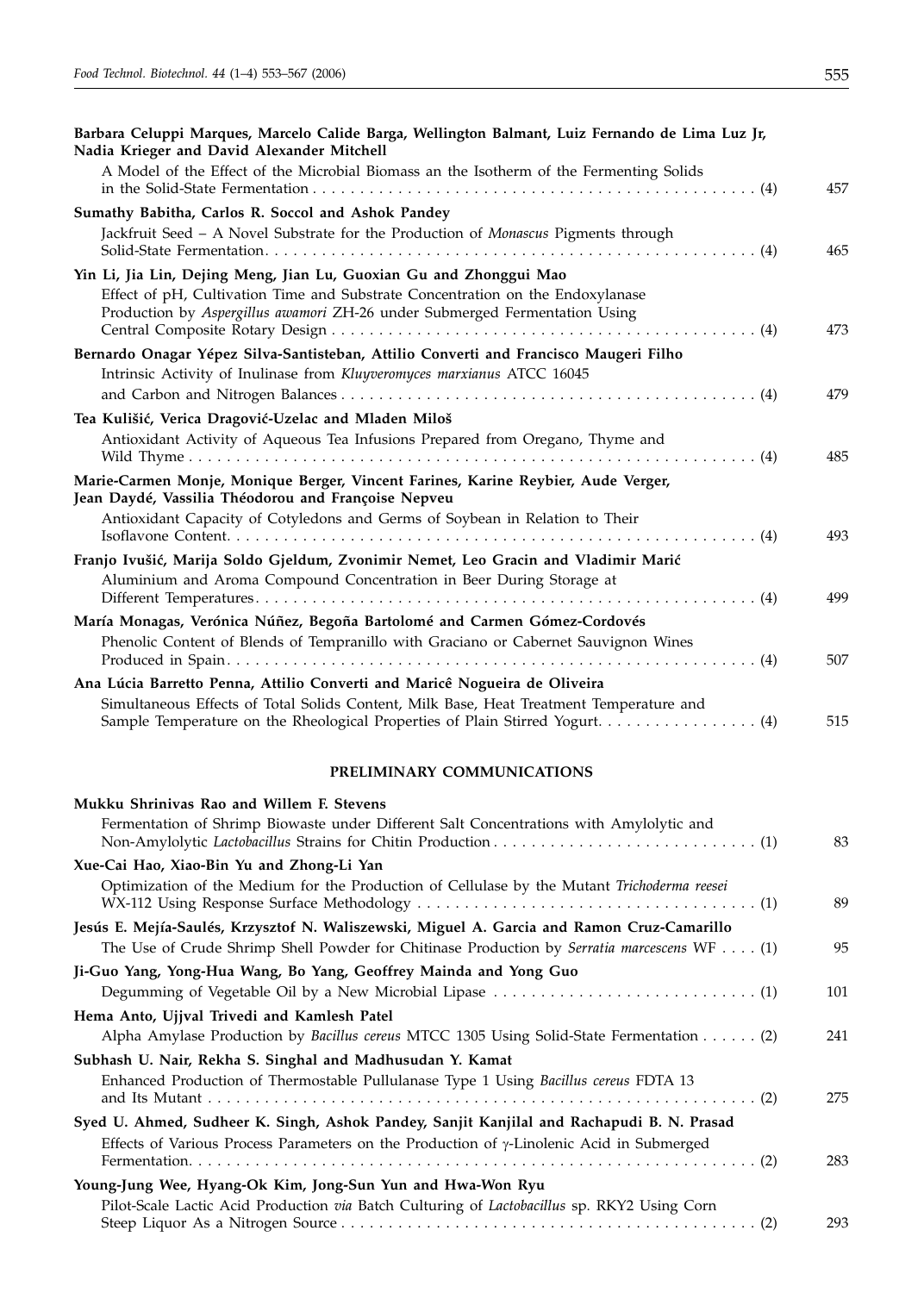| Vinod Kumar Joshi, Somesh Sharma and Neerja S. Rana                                                                                                             |     |
|-----------------------------------------------------------------------------------------------------------------------------------------------------------------|-----|
| Production, Purification, Stability and Efficacy of Bacteriocin from Isolates of Natural                                                                        |     |
|                                                                                                                                                                 | 435 |
| Rosa Valéria da Silva Amorim, Rodrigo Pinto Pedrosa, Kazutaka Fukushima,<br>Cosme Rafael Martínez, William MacDonald Ledingham and Galba Maria de Campos-Takaki |     |
| Alternative Carbon Sources from Sugar Cane Process for Submerged Cultivation of                                                                                 | 519 |
| Seda Karasu Yalçin and Zekiye Yesim Özbaş                                                                                                                       |     |
| Production of Glycerol by Two Endogenic Wine Yeast Strains at Different Inoculum Size (4)                                                                       | 525 |
| <b>SCIENTIFIC NOTES</b>                                                                                                                                         |     |
|                                                                                                                                                                 |     |
| Matija Harcet, Marija Đikić and Vera Gamulin                                                                                                                    |     |
|                                                                                                                                                                 | 105 |
| Ming-Jin Zhang, Yue-Ming Jiang, Wei-Bo Jiang and Xue-Jun Liu                                                                                                    |     |
| Regulation of Ethylene Synthesis of Harvested Banana Fruit by 1-Methylcyclopropene (1)                                                                          | 111 |
| Ismail Sait Dogan                                                                                                                                               |     |
| Effect of Oven Types on the Characteristics of Biscuits Made from Refrigerated                                                                                  |     |
|                                                                                                                                                                 | 117 |
| Sarvamangala R. Patil and Agasar Dayanand                                                                                                                       |     |
| Exploration of Regional Agrowastes for the Production of Pectinase by Aspergillus niger (2)                                                                     | 289 |
| Zi-Tao Jiang, Qing-Feng Zhang, Hui-Lin Tian and Rong Li                                                                                                         |     |
| The Reaction of Allyl Isothiocyanate with Hydroxyl/Water and $\beta$ -Cyclodextrin Using                                                                        | 423 |
| Qiang-Zhong Zhao, Jin-Shui Wang, Mou-Ming Zhao, Yue-Ming Jiang and Cui Chun                                                                                     |     |
|                                                                                                                                                                 |     |

| Effect of Casein Hydrolysates on Yogurt Fermentation and Texture Properties during Storage (3) | 429 |
|------------------------------------------------------------------------------------------------|-----|
| Hai Liu, Yueming Jiang, Yunbo Luo and Weibo Jiang                                              |     |
| A Simple and Rapid Determination of ATP, ADP and AMP Concentrations in Pericarp                | 531 |
| Zhong Qiuping, Xia Wenshui and Yueming Jiang                                                   |     |
| Effects of 1-Methylcyclopropene Treatments on Ripening and Quality of Harvested Sapodilla      | 535 |
| Mario Cruz-Hernández, Christopher Augur, Raúl Rodríguez, Juan Carlos Contreras-Esquivel        |     |
| and Cristóbal Noé Aguilar                                                                      |     |
| Evaluation of Culture Conditions for Tannase Production by Aspergillus niger $GH1$ (4)         | 541 |
| José A. Ramírez, Rocio C. Gómez-Ayala, Cuauhtémoc Jacques-Hernández and Manuel Vázquez         |     |
| Evaluation of Treatments to Reduce Hardness of Agave americana Core  (4)                       | 545 |

#### **REVIEWS**

| Meritxell Nus, Francisco J. Sánchez-Muniz and José M. Sánchez-Montero                                                |     |
|----------------------------------------------------------------------------------------------------------------------|-----|
| Methodological Aspects and Relevance of the Study of Vegetable Oil, Fat and Lipoprotein                              | 1   |
| Ralf Greiner and Ursula Konietzny                                                                                    |     |
|                                                                                                                      | 125 |
| Carlos R. Soccol, Luciana P. S. Vandenberghe, Cristine Rodrigues and Ashok Pandey                                    |     |
|                                                                                                                      | 141 |
| Prabhjeet Singh and Prabhjot Kaur Gill                                                                               |     |
|                                                                                                                      | 151 |
| Young-Jung Wee, Jin-Nam Kim and Hwa-Won Ryu                                                                          |     |
|                                                                                                                      | 163 |
| Swetha Sivaramakrishnan, Dhanya Gangadharan, Kesavan Madhavan Nampoothiri,<br>Carlos Ricardo Soccol and Ashok Pandey |     |
|                                                                                                                      | 173 |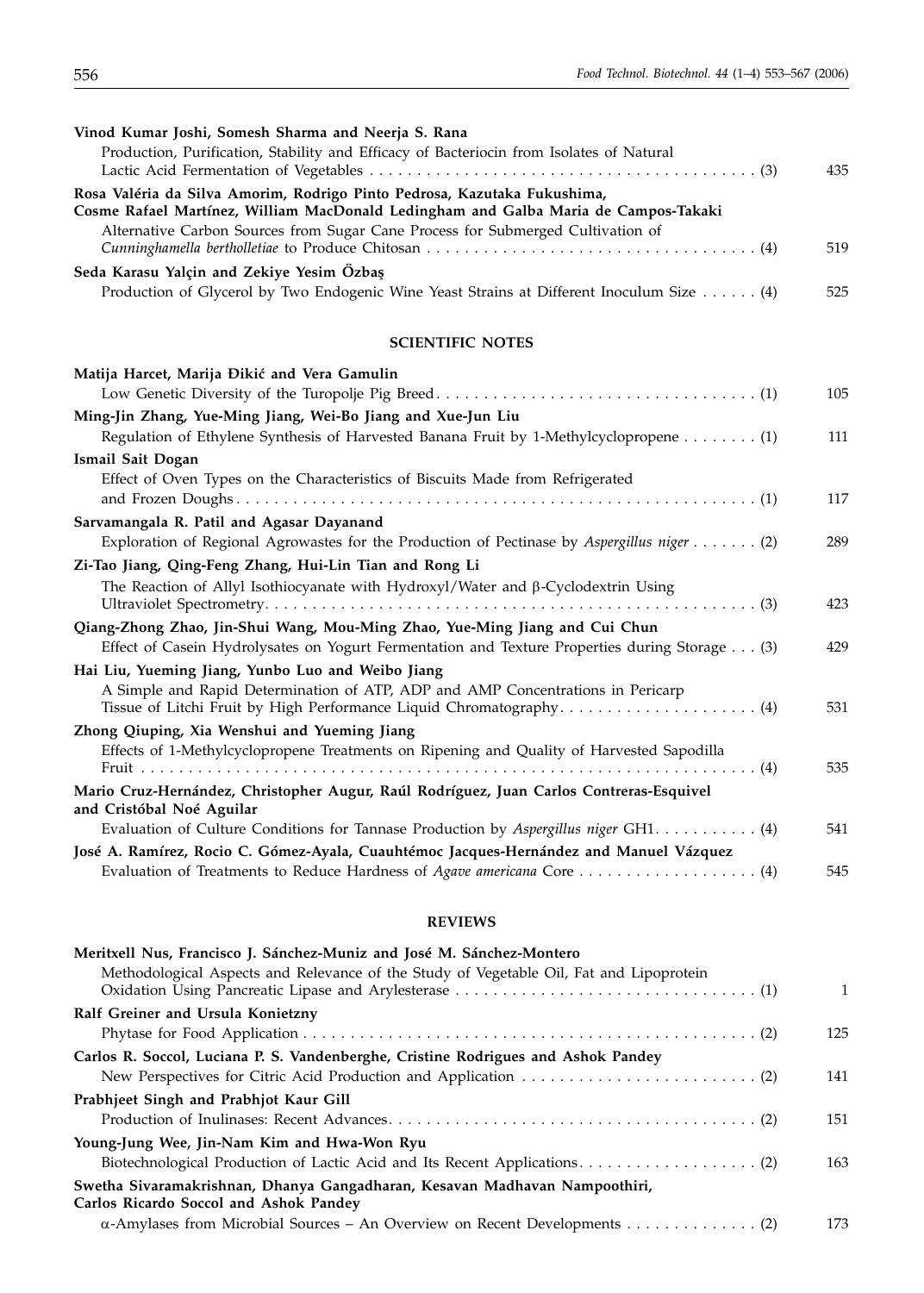| Sumitra Ramachandran, Pierre Fontanille, Ashok Pandey and Christian Larroche          |     |
|---------------------------------------------------------------------------------------|-----|
|                                                                                       | 185 |
| Armin Spök                                                                            |     |
|                                                                                       | 197 |
| Alagarsamy Sumantha, Christian Larroche and Ashok Pandey                              |     |
| Microbiology and Industrial Biotechnology of Food-Grade Proteases: A Perspective  (2) | 211 |
| Ernesto Favela-Torres, Tania Volke-Sepúlveda and Gustavo Viniegra-González            |     |
|                                                                                       | 221 |
| Leifa Fan, Huijuan Pan, Andrea Thomaz Soccol, Ashok Pandey and Carlos Ricardo Soccol  |     |
|                                                                                       | 303 |
| Laurent Dufossé                                                                       |     |
|                                                                                       | 313 |
| Hélène Barreteau, Cédric Delattre and Philippe Michaud                                |     |
|                                                                                       | 323 |
| María Asunción Longo and María Angeles Sanromán                                       |     |
| Production of Food Aroma Compounds: Microbial and Enzymatic Methodologies 3)          | 335 |
| Jerome Warrand                                                                        |     |
|                                                                                       | 355 |
| Bussarin Kosin and Sudip Kumar Rakshit                                                |     |
|                                                                                       | 371 |
| Shrikant A. Survase, Ishwar B. Bajaj and Rekha S. Singhal                             |     |
|                                                                                       | 381 |
| Gustavo Viniegra-González and Ernesto Favela-Torres                                   |     |
|                                                                                       | 397 |
| Argyro Bekatorou, Costas Psarianos and Athanasios A. Koutinas                         |     |
|                                                                                       | 407 |
|                                                                                       |     |
| <b>A PPENDIY</b>                                                                      |     |

#### **APPENDIX**

| Ashok Pandey, Christian Larroche and Carlos R. Soccol | 123 |
|-------------------------------------------------------|-----|
| Kata Galić                                            |     |
|                                                       | 300 |
| Ashok Pandey, Christian Larroche and Carlos R. Soccol |     |
|                                                       | 301 |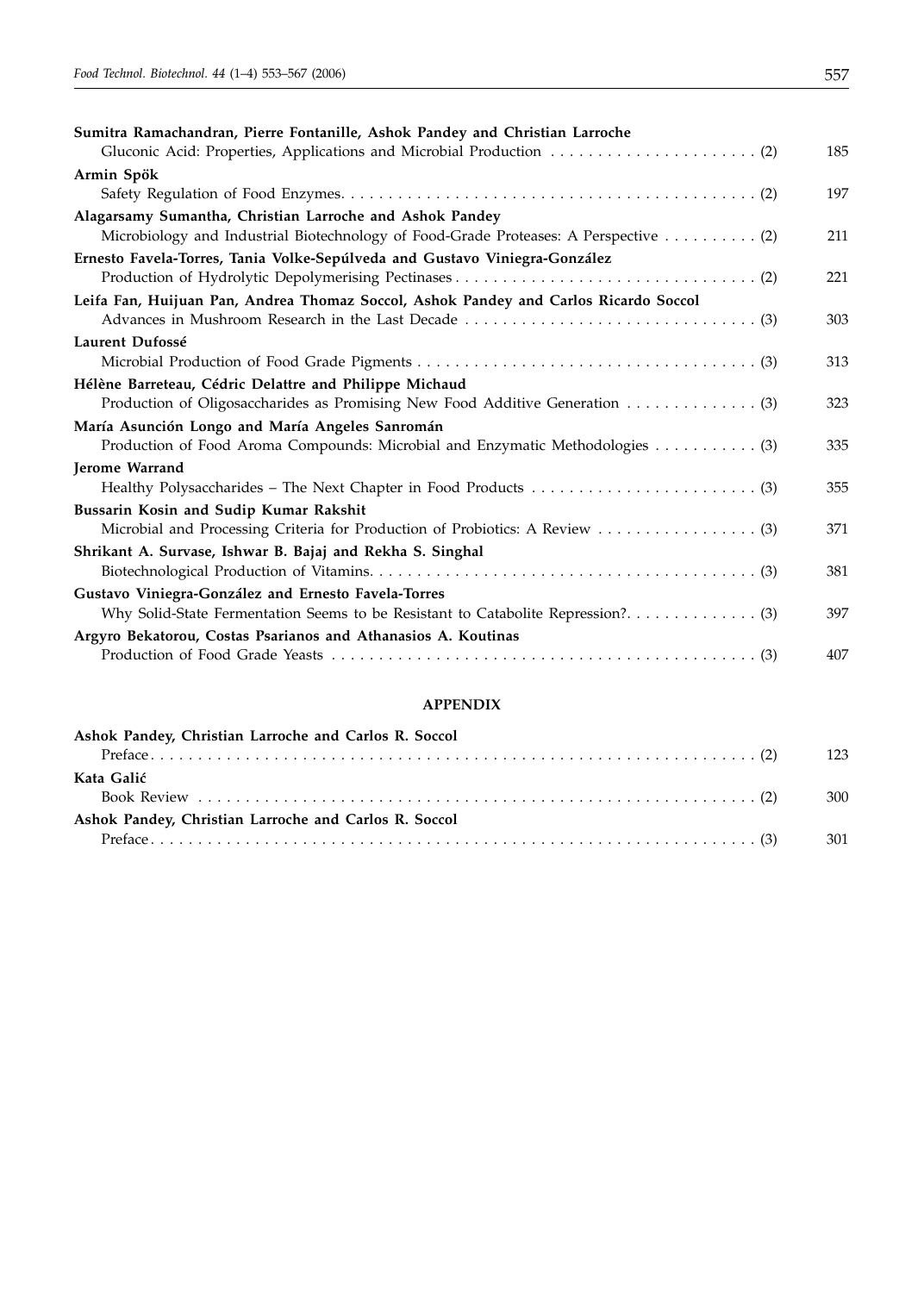# **AUTHOR INDEX**

| Aguilar, Cristóbal Noé. (2, 4) 229, 541                                                  |                                              |                             |                            |                          |            |                   |     |
|------------------------------------------------------------------------------------------|----------------------------------------------|-----------------------------|----------------------------|--------------------------|------------|-------------------|-----|
|                                                                                          |                                              |                             |                            |                          | (2)        |                   | 283 |
|                                                                                          |                                              |                             |                            |                          | (4)        |                   | 519 |
| Anto, Hema $\ldots$ $\ldots$ $\ldots$ $\ldots$ $\ldots$                                  |                                              |                             |                            |                          | (2)        |                   | 241 |
| Aranda, Cuitlahuac                                                                       |                                              |                             |                            |                          | (2)        |                   | 229 |
| Augur, Christopher                                                                       |                                              |                             |                            |                          | (4)        |                   | 541 |
| Babitha, Sumathy                                                                         |                                              |                             |                            |                          | (4)        |                   | 465 |
| Baigori, Mario D.                                                                        |                                              |                             |                            |                          | (2)        |                   | 247 |
| Bajaj, Ishwar B.                                                                         |                                              |                             |                            |                          | (3)        |                   | 381 |
| Balmant, Wellington                                                                      |                                              |                             |                            |                          | (4)        |                   | 457 |
|                                                                                          |                                              |                             |                            |                          |            |                   | 257 |
| Banerjee, Rintu                                                                          |                                              |                             |                            | $\cdot$                  | (2)        |                   | 323 |
| Barreteau, Hélène                                                                        |                                              |                             |                            |                          | (3)        |                   | 515 |
| Barretto Penna, Ana Lúcia                                                                |                                              |                             |                            |                          | (4)        |                   |     |
| Bartolomé, Begoña                                                                        |                                              |                             |                            |                          | (4)        |                   | 507 |
| Bekatorou, Argyro.                                                                       |                                              |                             |                            |                          | (3)        |                   | 407 |
| Berger, Monique                                                                          |                                              |                             |                            |                          | (4)        |                   | 493 |
| Calide Barga, Marcelo                                                                    |                                              |                             |                            |                          | (4)        |                   | 457 |
| Campos-Takaki, Galba Maria de                                                            |                                              |                             |                            |                          | (4)        |                   | 519 |
| Castro, Guillermo R                                                                      |                                              |                             |                            |                          | (2)        |                   | 247 |
| Celuppi Marques, Barbara                                                                 |                                              |                             |                            |                          | (4)        |                   | 457 |
| Coca Armas, Janny                                                                        |                                              |                             |                            |                          | (2)        |                   | 235 |
| Conesa, Raquel                                                                           |                                              |                             |                            |                          | (1)        |                   | 17  |
| Contreras-Esquivel, Juan Carlos. (2, 4) 229, 541                                         |                                              |                             |                            |                          |            |                   |     |
|                                                                                          |                                              |                             |                            |                          |            | $(4)$ 479, 515    |     |
|                                                                                          |                                              |                             |                            |                          | (1)        |                   | 95  |
| Cruz-Hernández, Mario                                                                    |                                              |                             |                            |                          | (4)        |                   | 541 |
| Cui, Chun $\ldots$ $\ldots$ $\ldots$ $\ldots$ $\ldots$ $\ldots$                          |                                              |                             |                            |                          |            | $(3)$ 429, 441    |     |
|                                                                                          |                                              |                             |                            |                          |            |                   |     |
| Čertík, Milan. $\ldots$ $\ldots$ $\ldots$ $\ldots$ $\ldots$                              |                                              |                             |                            |                          | (1)        |                   | 75  |
| Dayanand, Agasar                                                                         |                                              |                             |                            |                          | (2)        |                   | 289 |
|                                                                                          |                                              |                             |                            |                          | (4)        |                   | 493 |
| Daydé, Jean                                                                              |                                              |                             |                            |                          | (3)        |                   | 323 |
| Delattre, Cédric                                                                         |                                              |                             |                            |                          |            |                   | 17  |
| Delgado, Begoña                                                                          |                                              |                             |                            |                          | (1)        |                   | 117 |
| Dogan, Ismail Sait.                                                                      |                                              |                             |                            |                          | (1)        |                   |     |
| Dragović-Uzelac, Verica                                                                  |                                              |                             |                            |                          | (4)        |                   | 485 |
| Dufossé, Laurent                                                                         |                                              |                             |                            |                          | (3)        |                   | 313 |
| Dustet Mendoza, Julio C.                                                                 |                                              |                             |                            |                          | (2)        |                   | 235 |
| Dikić, Marija                                                                            |                                              |                             |                            |                          | (1)        |                   | 105 |
| Falony, Gwen.                                                                            |                                              |                             |                            | $\ddot{\phantom{0}}$     | (2)        |                   | 235 |
| Fan, Leifa                                                                               | $\mathbf{r}$                                 |                             | $\mathcal{L}^{\pm}$        |                          | (3)        |                   | 303 |
| Farines, Vincent.<br>and the contract of the                                             | $\mathbf{r}$<br>$\mathbf{r}$                 | $\mathbf{r}$                | $\ddot{\phantom{a}}$       |                          | (4)        |                   | 493 |
| Favela-Torres, Ernesto.<br>$\mathbf{L}$<br>$\ddot{\phantom{0}}$                          | L.<br>$\mathbf{r}$                           | $\ddot{\phantom{0}}$        | $\ddot{\phantom{0}}$       |                          |            | $(2, 3)$ 221, 397 |     |
| Fernández, Pablo S<br>$\sim 10$<br>$\mathbb{Z}^{\mathbb{Z}^2}$ .<br>$\ddot{\phantom{0}}$ | $\ddot{\phantom{0}}$                         | $\ddot{\phantom{0}}$        | $\ddot{\phantom{0}}$       | $\ddot{\phantom{0}}$     | (1)        |                   | 17  |
| Fiedurek, Jan.                                                                           | $\ddot{\phantom{0}}$<br>у.                   |                             | $\mathcal{L}^{\text{max}}$ | $\overline{\phantom{a}}$ | (1)        |                   | 53  |
| Fontanille, Pierre<br>$\sim$                                                             |                                              |                             |                            |                          |            |                   | 185 |
|                                                                                          |                                              |                             |                            |                          |            |                   |     |
|                                                                                          | $\ddot{\phantom{0}}$                         | $\ddot{\phantom{0}}$        | $\ddot{\phantom{a}}$       | $\ddot{\phantom{0}}$     | (2)        |                   |     |
| Fukushima, Kazutaka                                                                      | $\mathbf{r}$                                 | $\mathbf{r}$                | $\ddot{\phantom{a}}$       |                          | (4)        |                   | 519 |
| Gamulin, Vera<br>$\mathbf{r} = \mathbf{r} \times \mathbf{r}$                             |                                              |                             |                            |                          | (1)        |                   | 105 |
| Gangadharan, Dhanya                                                                      | $\ddot{\phantom{0}}$                         | $\mathbf{r}$                |                            | $\ddot{\phantom{0}}$     |            | $(2)$ 173, 269    |     |
| Garcia, Miguel A.<br>$\mathcal{L}^{\pm}$ and                                             | $\ddot{\phantom{0}}$<br>$\ddot{\phantom{0}}$ | $\mathcal{L}^{\mathcal{L}}$ |                            | $\ddot{\phantom{0}}$     | (1)        |                   | 95  |
|                                                                                          |                                              |                             |                            |                          |            |                   | 65  |
| Gašperlin, Lea<br>and the contract of                                                    |                                              |                             |                            |                          | (1)<br>(1) |                   | 59  |
| Ge, Xiang-Yang.<br>Gill, Prabhjot Kaur                                                   |                                              | $\mathbb{R}^{\mathbb{Z}}$   |                            |                          | (2)        |                   | 151 |

| Gómez-Ayala, Rocio C (4)                                            |  |                      |     | 545                |
|---------------------------------------------------------------------|--|----------------------|-----|--------------------|
| Gómez-Cordovés, Carmen                                              |  |                      | (4) | 507                |
| Gracin, Leo $\cdots$                                                |  |                      | (4) | 499                |
| Greiner, Ralf                                                       |  |                      | (2) | 125                |
| Gu, Guoxian                                                         |  |                      | (4) | 473                |
| Guo, Yong                                                           |  |                      | (1) | 101                |
|                                                                     |  |                      |     |                    |
|                                                                     |  |                      |     |                    |
| Hao, Xue-Cai. (1)                                                   |  |                      |     | 89                 |
| Harcet, Matija                                                      |  |                      | (1) | 105                |
|                                                                     |  |                      |     |                    |
| Ivušić, Franjo (4)                                                  |  |                      |     | 499                |
| Jacob, Nicemol (2)                                                  |  |                      |     | 263                |
| Jacques-Hernández, Cuauhtémoc (4)                                   |  |                      |     | 545                |
|                                                                     |  |                      |     |                    |
| Jiang, Weibo (1, 4) 111, 531<br>Jiang, Yueming $(1, 3, 4)$ 25, 111, |  |                      |     |                    |
|                                                                     |  |                      |     | 429, 441, 531, 535 |
| 429, 441, 531, 535<br>Jiang, Zi-Tao (1, 3) 41, 423                  |  |                      |     |                    |
|                                                                     |  |                      |     |                    |
| Joshi, Vinod Kumar (2, 3) 253, 435                                  |  |                      |     |                    |
|                                                                     |  |                      |     |                    |
| Kamat, Madhusudan Y.                                                |  |                      | (2) | 275                |
| Kanjilal, Sanjit (barantina) kanji ali kanji ali kan                |  |                      | (2) | 283                |
| Kim, Hyang-Ok. $\ldots$                                             |  |                      | (2) | 293                |
| Kim, Jin-Nam $\ldots$ $\ldots$ $\ldots$                             |  | $\ddot{\phantom{0}}$ | (2) | 163                |
| Knežević-Vukčević, Jelena                                           |  |                      | (4) | 449                |
| Konietzny, Ursula                                                   |  |                      | (2) | 125                |
|                                                                     |  |                      |     |                    |
| Kosin, Bussarin.                                                    |  |                      | (3) | 371                |
| Koutinas, Athanasios A.                                             |  |                      | (3) | 407                |
| Krieger, Nadia                                                      |  |                      | (4) | 457                |
| Kulišić, Tea.                                                       |  |                      | (4) | 485                |
|                                                                     |  |                      |     |                    |
| Larroche, Christian (2, 3) 123, 185,                                |  |                      |     |                    |
|                                                                     |  |                      |     | 211, 301           |
| Li, Li (3)                                                          |  |                      |     | 417                |
| Li, Lin.                                                            |  |                      | (3) | 441                |
| Li, Rong $(1, 3)$                                                   |  |                      |     | 41, 423            |
| Li, Yin                                                             |  |                      | (4) | 473                |
| Liang, Shi-Zhong $\ldots$ , $\ldots$ , $\ldots$ , $(3)$             |  |                      |     | 417                |
|                                                                     |  |                      |     | 457                |
| de Lima Luz Jr, Luiz Fernando (4)                                   |  |                      |     |                    |
| Lin, Jia (4)                                                        |  |                      |     | 473                |
| Liu, Dong-Mei (3)                                                   |  |                      |     | 417                |
| Liu, Hai                                                            |  |                      | (4) | 531                |
| Liu, Xue-Jun                                                        |  |                      | (1) | 111                |
| Loera, Octavio $\cdots$ $\cdots$ $\cdots$ $\cdots$                  |  |                      | (2) | 229                |
| Longo, María Asuncion                                               |  |                      | (3) | 335                |
| Lu, Jian                                                            |  | $\ddot{\phantom{0}}$ | (4) | 473                |
| Luo, Yunbo $\ldots$ $\ldots$ .<br>and the control of the con-       |  |                      | (4) | 531                |
|                                                                     |  |                      |     |                    |
|                                                                     |  |                      |     |                    |
| MacDonald Ledingham, William                                        |  |                      | (4) | 519                |
| Mainda, Geoffrey                                                    |  | $\ddot{\phantom{0}}$ | (1) | 101                |
| Mao, Zhonggui                                                       |  |                      | (4) | 473                |
|                                                                     |  |                      | (4) | 499                |
| Martínez, Cosme Rafael                                              |  |                      | (4) | 519                |
| Martínez Hernández, José L                                          |  |                      | (2) | 235                |
| Masrnová, Silvia                                                    |  | $\ddot{\phantom{0}}$ | (1) | 75                 |
|                                                                     |  |                      |     | 479                |
| Maugeri Filho, Francisco                                            |  | $\ddot{\phantom{0}}$ | (4) |                    |
| Medeiros, Adriane B. P.                                             |  |                      | (1) | 47                 |
| Mejía-Saulés, Jesús E.                                              |  |                      | (1) | 95                 |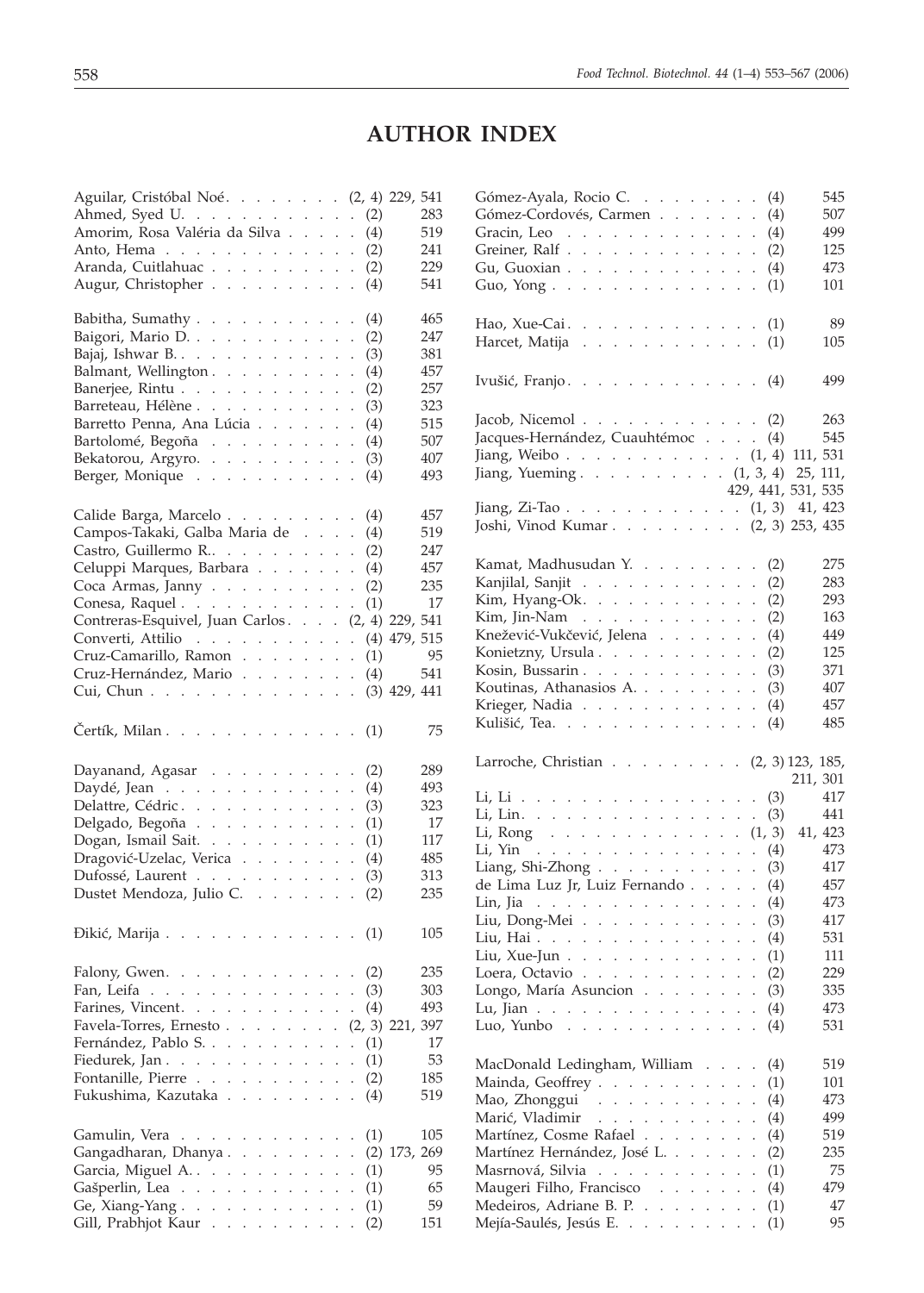| Meng, Dejing $\cdots$ $\cdots$ $\cdots$ $\cdots$ $\cdots$ $\cdots$ (4)<br>Michaud, Philippe.<br>(3)                                                                                                                                                                                            | 473<br>323         |
|------------------------------------------------------------------------------------------------------------------------------------------------------------------------------------------------------------------------------------------------------------------------------------------------|--------------------|
| Miloš, Mladen<br>(4)<br>Mitchell, David Alexander                                                                                                                                                                                                                                              | 485<br>457         |
| (4)                                                                                                                                                                                                                                                                                            | 507                |
| Monagas, María<br>(4)                                                                                                                                                                                                                                                                          |                    |
| Monje, Marie-Carmen<br>(4)                                                                                                                                                                                                                                                                     | 493                |
| Nair, Subhash U.<br>(2)                                                                                                                                                                                                                                                                        | 275                |
| Nalepa, Beata<br>(1)                                                                                                                                                                                                                                                                           | 33                 |
| Nampoothiri, Kesavan Madhavan<br>$(2)$ 173,                                                                                                                                                                                                                                                    | 269                |
| Negi, Sangeeta<br>(2)                                                                                                                                                                                                                                                                          | 257                |
| Nemet, Zvonimir<br>(4)<br>$\cdot$                                                                                                                                                                                                                                                              | 499                |
| Nepveu, Françoise<br>(4)                                                                                                                                                                                                                                                                       | 493                |
| Nikolić, Biljana<br>(4)<br>$\ddot{\phantom{a}}$                                                                                                                                                                                                                                                | 449                |
| Nogueira de Oliveira, Maricê<br>(4)<br>$\ddot{\phantom{a}}$                                                                                                                                                                                                                                    | 515                |
| Núñez, Verónica<br>(4)                                                                                                                                                                                                                                                                         | 507                |
| Nus, Meritxell<br>(1)                                                                                                                                                                                                                                                                          | 1                  |
| Özbaş, Zekiye Yesim<br>(4)                                                                                                                                                                                                                                                                     | 525                |
| Qiuping, Zhong.<br>(4)                                                                                                                                                                                                                                                                         | 535                |
|                                                                                                                                                                                                                                                                                                |                    |
| Palop, Alfredo<br>(1)                                                                                                                                                                                                                                                                          | 17                 |
| Pan, Huijuan<br>(3)                                                                                                                                                                                                                                                                            | 303                |
| Pandey, Ashok (1, 2, 3, 4)<br>141, 173, 185, 211, 269, 283, 301, 303,                                                                                                                                                                                                                          | 123,<br>47,<br>465 |
| Parmar, Mukesh                                                                                                                                                                                                                                                                                 | 253                |
| (2)<br>Pastore, Gláucia M.                                                                                                                                                                                                                                                                     | 47                 |
| (1)<br>$\ddot{\phantom{a}}$                                                                                                                                                                                                                                                                    |                    |
| Patel, Kamlesh<br>(2)                                                                                                                                                                                                                                                                          | 241                |
| Patil, Sarvamangala R.<br>(2)                                                                                                                                                                                                                                                                  | 289                |
| Pedrosa, Rodrigo Pinto<br>(4)<br>$\cdot$                                                                                                                                                                                                                                                       | 519                |
| Pera, Licia M.<br>(2)<br>$\ddot{\phantom{0}}$                                                                                                                                                                                                                                                  | 247                |
| Periago, Paula M.<br>(1)<br>$\ddot{\phantom{0}}$                                                                                                                                                                                                                                               | 17                 |
| Polak, Tomaž<br>(1)<br>$\ddot{\phantom{0}}$                                                                                                                                                                                                                                                    | 65                 |
| Prasad, Rachapudi B. N.<br>(2)                                                                                                                                                                                                                                                                 | 283                |
| Prema, Parukuttyamma<br>(2)                                                                                                                                                                                                                                                                    | 263                |
| Psarianos, Costas<br>(3)                                                                                                                                                                                                                                                                       | 407                |
| Rajar, Alenka $\cdots$ (1)                                                                                                                                                                                                                                                                     | 65                 |
| Rakshit, Sudip Kumar (3)                                                                                                                                                                                                                                                                       | 371                |
| Ramachandran, Sumitra (2)                                                                                                                                                                                                                                                                      | 185                |
| Ramírez, José A.<br>(4)                                                                                                                                                                                                                                                                        | 545                |
| Rana, Neerja S<br>$(2, 3)$ 253, 435<br>$\mathbf{r}$<br>$\mathbf{r}$<br>$\mathcal{L}^{\text{max}}$<br>$\ddot{\phantom{0}}$<br>$\mathbf{r}$<br>$\mathbf{r}$<br>$\ddot{\phantom{0}}$                                                                                                              |                    |
| Reybier, Karine<br>(4)<br>$\mathbf{1}$ $\mathbf{1}$ $\mathbf{1}$<br>$1 - 1 - 1$<br>$\sim 10^{-1}$<br>$\ddot{\phantom{a}}$                                                                                                                                                                      | 493                |
| L.                                                                                                                                                                                                                                                                                             |                    |
| Robledo, Armando<br>(2)<br>$\ddot{\phantom{0}}$<br>$\ddot{\phantom{a}}$<br>and the contract of the state of<br>$\ddot{\phantom{a}}$<br>$\ddot{\phantom{0}}$                                                                                                                                    | 229                |
| Rodrigues, Cristine<br>(2)<br>and the contract of<br>$\ddot{\phantom{0}}$<br>¥.                                                                                                                                                                                                                | 141                |
| Rodríguez, Raul<br>$(2, 4)$ 229, 541<br>$\ddot{\phantom{0}}$<br>and a state of<br>$\ddot{\phantom{0}}$                                                                                                                                                                                         |                    |
| Romero, Cintia M.<br>(2)<br>$\ddot{\phantom{0}}$<br>$\mathcal{L}^{\pm}$<br>$\ddot{\phantom{0}}$<br>$\ddot{\phantom{0}}$<br>$\ddot{\phantom{0}}$                                                                                                                                                | 247                |
| Ryu, Hwa-Won<br>and the contract of the contract of<br>¥.                                                                                                                                                                                                                                      | $(2)$ 163, 293     |
| Sánchez-Montero, José M.<br>$\sim$ $\sim$ $\sim$<br>(1)<br>$\sim$                                                                                                                                                                                                                              | 1                  |
| Sánchez-Muniz, Francisco J<br>(1)<br>$\mathcal{L}^{\pm}$ , $\mathcal{L}^{\pm}$ , $\mathcal{L}^{\pm}$<br>$\ddot{\phantom{0}}$                                                                                                                                                                   | 1                  |
| Sanromán, María Angeles.<br>(3)<br>$\ddot{\phantom{0}}$<br>$\mathbb{R}^{\mathbb{Z}}$<br>$\ddot{\phantom{0}}$                                                                                                                                                                                   | 335                |
| Sharma, Somesh<br>$\mathcal{L}^{\mathcal{A}}$ , $\mathcal{L}^{\mathcal{A}}$ , $\mathcal{L}^{\mathcal{A}}$ , $\mathcal{L}^{\mathcal{A}}$<br>$\ddot{\phantom{a}}$<br>(3)<br>$\ddot{\phantom{0}}$<br>$\ddot{\phantom{a}}$<br>$\ddot{\phantom{a}}$<br>$\ddot{\phantom{a}}$<br>$\ddot{\phantom{a}}$ | 435                |
| Shrinivas Rao, Mukku<br>(1)<br>$\ddot{\phantom{a}}$                                                                                                                                                                                                                                            | 83                 |
| Singh, Prabhjeet<br>(2)<br>$\ddot{\phantom{a}}$                                                                                                                                                                                                                                                | 151                |
| Singh, Sudheer K.<br>(2)<br>$\ddot{\phantom{0}}$                                                                                                                                                                                                                                               | 283                |

| Singhal, Rekha S (2, 3) 275, 381                                                       |                                     |  |  |  |               |                      |     |                         |
|----------------------------------------------------------------------------------------|-------------------------------------|--|--|--|---------------|----------------------|-----|-------------------------|
| Simić, Draga $\ldots$ $\ldots$ $\ldots$ $\ldots$ $\ldots$ $\ldots$ (4)                 |                                     |  |  |  |               |                      |     | 449                     |
| Sivaramakrishnan, Swetha (2) 173, 269                                                  |                                     |  |  |  |               |                      |     |                         |
| Skowronek, Marcin $\ldots$ $\ldots$ $\ldots$ $\ldots$ (1)                              |                                     |  |  |  |               |                      |     | 53                      |
| Sláviková, Lucia $\ldots$ $\ldots$ $\ldots$ $\ldots$ $(1)$                             |                                     |  |  |  |               |                      |     | 75                      |
|                                                                                        |                                     |  |  |  |               |                      |     | 303                     |
| Soccol, Andrea Thomaz (3)                                                              |                                     |  |  |  |               |                      |     |                         |
| Soccol, Carlos R. (1, 2, 3, 4) 47, 123,                                                |                                     |  |  |  |               |                      |     |                         |
|                                                                                        |                                     |  |  |  |               |                      |     | 141, 173, 301, 303, 465 |
| Soldo Gjeldum, Marija                                                                  |                                     |  |  |  |               |                      | (4) | 499                     |
| Spök, Armin (2)                                                                        |                                     |  |  |  |               |                      |     | 197                     |
| Stanojević, Jasna                                                                      |                                     |  |  |  |               |                      | (4) | 449                     |
| Stevens, Willem F.                                                                     |                                     |  |  |  |               |                      | (1) | 83                      |
| Sumantha, Alagarsamy (2)                                                               |                                     |  |  |  |               |                      |     | 211                     |
| Survase, Shrikant A.                                                                   |                                     |  |  |  |               |                      | (3) | 381                     |
|                                                                                        |                                     |  |  |  |               |                      |     |                         |
| Šajbidor, Ján (1)                                                                      |                                     |  |  |  |               |                      |     | 75                      |
|                                                                                        |                                     |  |  |  |               |                      |     |                         |
| Théodorou, Vassilia (4)                                                                |                                     |  |  |  |               |                      |     | 493                     |
|                                                                                        |                                     |  |  |  |               |                      |     |                         |
| Tian, Hui-Lin (3)                                                                      |                                     |  |  |  |               |                      |     | 423                     |
| Trivedi, Ujjval                                                                        |                                     |  |  |  |               |                      | (2) | 241                     |
|                                                                                        |                                     |  |  |  |               |                      |     |                         |
| Usajewicz, Irena (1)                                                                   |                                     |  |  |  |               |                      |     | 33                      |
|                                                                                        |                                     |  |  |  |               |                      |     |                         |
| Vandenberghe, Luciana P. S. (1, 2)                                                     |                                     |  |  |  |               |                      |     | 47, 141                 |
| Vázquez, Manuel $\ldots$ $\ldots$ $\ldots$ $\ldots$ $\ldots$ (4)                       |                                     |  |  |  |               |                      |     | 545                     |
| Verger, Aude $\ldots$ (4)                                                              |                                     |  |  |  |               |                      |     | 493                     |
|                                                                                        |                                     |  |  |  |               |                      |     |                         |
| Viniegra-González, Gustavo (2, 3) 221, 397                                             |                                     |  |  |  |               |                      |     |                         |
| Volke-Sepúlveda, Tania (2)                                                             |                                     |  |  |  |               |                      |     | 221                     |
| Vuković-Gačić, Branka (4)                                                              |                                     |  |  |  |               |                      |     | 449                     |
|                                                                                        |                                     |  |  |  |               |                      |     |                         |
|                                                                                        |                                     |  |  |  |               |                      |     |                         |
| Waliszewski, Krzysztof N. (1)                                                          |                                     |  |  |  |               |                      |     | 95                      |
|                                                                                        |                                     |  |  |  |               |                      |     |                         |
| Wang, Jinshui (1, 3) 25, 417,                                                          |                                     |  |  |  |               |                      |     | 429, 441                |
|                                                                                        |                                     |  |  |  |               |                      |     |                         |
| Wang, Yong-Hua $\ldots$ $\ldots$ $\ldots$ $\ldots$ $\ldots$ (1)                        |                                     |  |  |  |               |                      |     | 101                     |
| Warrand, Jerome $\ldots$ $\ldots$ $\ldots$ $\ldots$ $\ldots$ (3)                       |                                     |  |  |  |               |                      |     | 355                     |
| Wee, Young-Jung (1, 2) 163, 293                                                        |                                     |  |  |  |               |                      |     |                         |
| Wenshui, Xia (4)                                                                       |                                     |  |  |  |               |                      |     | 535                     |
|                                                                                        |                                     |  |  |  |               |                      |     |                         |
| Yalçin, Seda Karasu (4)                                                                |                                     |  |  |  |               |                      |     | 525                     |
| Yan, Zhong-Li $\ldots$ , $\ldots$ , $\ldots$ , $(1)$                                   |                                     |  |  |  |               |                      |     | 89                      |
| Yang, Bo (1)                                                                           |                                     |  |  |  |               |                      |     | 101                     |
|                                                                                        |                                     |  |  |  |               |                      |     | 101                     |
| Yang, Ji-Guo (1)                                                                       |                                     |  |  |  |               |                      |     | 25, 417                 |
| Yang, Xiao-Quan $(1, 3)$                                                               |                                     |  |  |  |               |                      | (4) | 479                     |
| Yépez Silva-Santisteban, Bernardo Onagar                                               |                                     |  |  |  |               |                      |     | 41                      |
| Yu, Jimmy C. $\ldots$                                                                  |                                     |  |  |  |               |                      | (1) |                         |
| Yu, Xiao-Bin $\ldots$ $\ldots$ $\ldots$ $\ldots$ $\ldots$                              |                                     |  |  |  |               |                      | (1) | 89                      |
| Yun, Jong-Sun                                                                          |                                     |  |  |  |               |                      | (2) | 293                     |
|                                                                                        |                                     |  |  |  |               |                      |     |                         |
| Zhang, Ming-Jin                                                                        | and the contract of the contract of |  |  |  | $\sim$ $\sim$ |                      | (1) | 111                     |
| Zhang, Qing-Feng                                                                       |                                     |  |  |  |               |                      | (3) | 423                     |
| Zhang, Wei-Guo                                                                         |                                     |  |  |  |               | $\ddot{\phantom{0}}$ | (1) | 59                      |
|                                                                                        |                                     |  |  |  |               |                      |     |                         |
|                                                                                        |                                     |  |  |  |               |                      |     | 441                     |
| Zhao, Mouming (1, 3) 25, 429,<br>Zhao, Qiang-Zhong $\ldots$ $\ldots$ $\ldots$ $\ldots$ |                                     |  |  |  |               |                      | (3) | 429                     |
|                                                                                        |                                     |  |  |  |               |                      |     |                         |
| Žlender, Božidar                                                                       |                                     |  |  |  |               |                      | (1) | 65                      |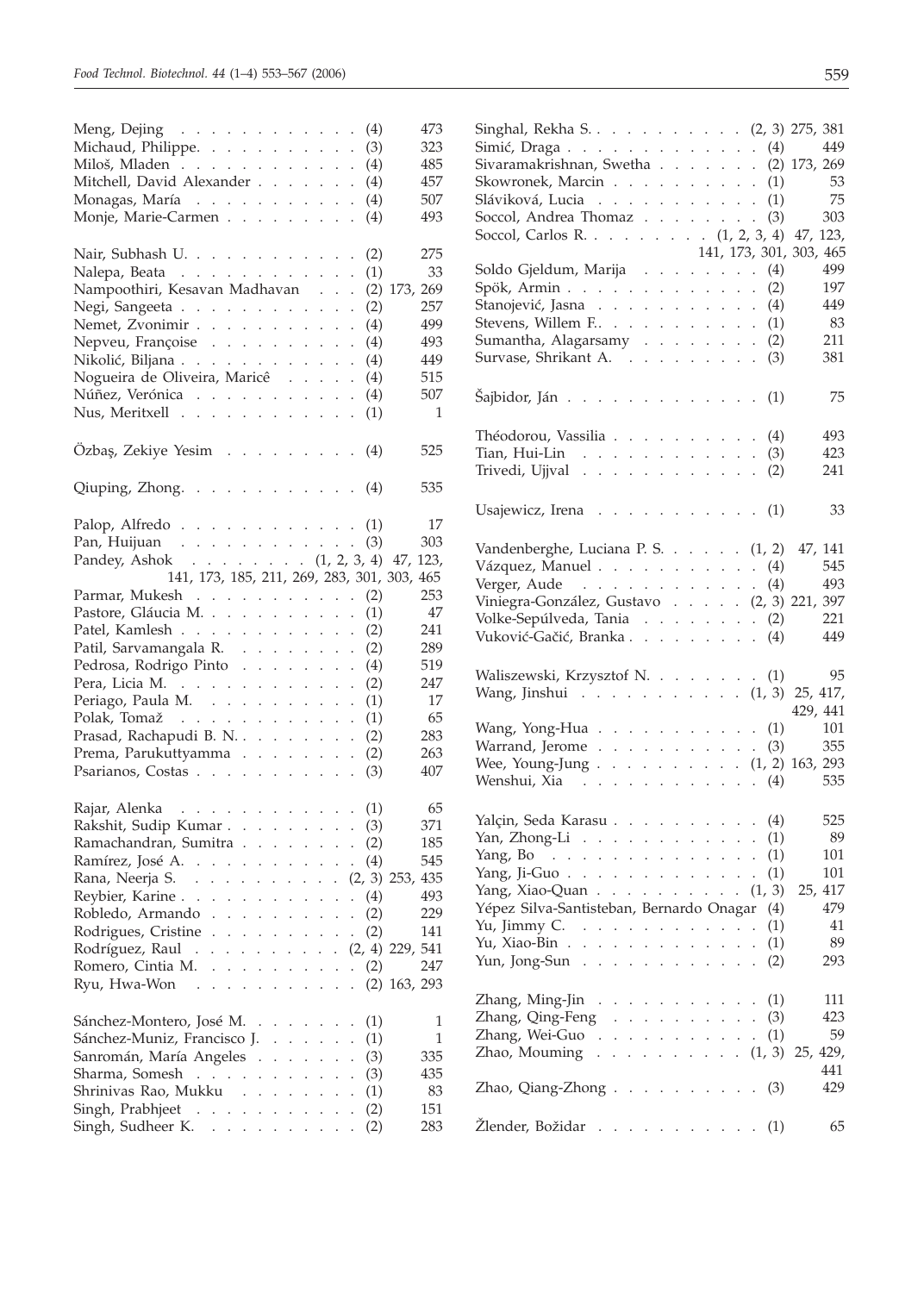### **SUBJECT INDEX**

#### **A**

a-1,4-*O*-glycosidic bonds of polysaccharides, hydrolysed by  $\alpha$ -amylase, 173 acidic protease application of, 211 methods of production and improvement of, 211 acidification of yogurt by probiotic bacteria in the presence of casein hydrolysates, 429 activated carbon adsorption of aroma compounds produced by solid-state fermentation, 47 packed in glass adsorbent columns, 47 adsorption of aroma compounds in adsorbent columns produced by solid-state fermentation, 47 *Agave americana* evaluation of treatments to reduce hardness of, 545 agroresidues utilization in alpha amylase production by solid-state fermentation, 269 agro-industrial residues utilization in citric acid production by solid-state fermentation, 141 agrowastes as substrates for pectinase production by *Aspergillus niger*, 289 alkaline pectinases produced by bacteria, 221 allyl isothiocyanate the reaction with hydroxyl/water and b-cyclodextrin, 423 aluminium in beer during storage at different temperatures, 499 amylase optimization of production in single bioreactor through evolutionary operation (EVOP), 257 a-amylase downstream processing, biochemical properties, applications, 173 from microbial sources, characteristics and production of, 173 production by solid-state fermentation, 241 production on wheat bran and rice flakes, 241 production by culturing of *Bacillus amyloliquefaciens*, 269 production on different agroresidues, 269 1-aminocyclopropane-1-carboxylic acid delayed increase of concentration in bananas, 111 antigenotoxic potential of vitamin C, 449 antimicrobial activity of compounds found in the mushrooms, 303 of bacteriocin produced during lactic acid fermentation of vegetables, 435

antioxidant activity of aqueous tea infusions from oregano, thyme and wild thyme, 485 antioxidant capacity of soybeans, 493 antioxidant peptides production from bighead carp muscles with alcalase, 441 antitumor activity of compounds found in the mushrooms, 303 aqueous tea infusion of oregano, thyme and wild thyme, 485 apparent viscosity of yogurt, determined by response surface methodology, 515 *Armoracia rusticana* conditions of enzymatic hydrolysis of thioglucosides from, 41 artificial neural network for production of antioxidant peptides, 441 arylesterase inhibition of LDL oxidation in metabolism of fat, 1 intrinsic and extrinsic factors that influence its activity, 1 aroma compounds production from agro-industrial residues by solid-state fermentation, 47 production using plant cells, microorganisms and enzyme technology, 335 during storage of beer at different temperatures, 499 *Aspergillus awamori* strain MTCC 6652, for optimization of amylase and protease production, 257 strain ZH-26, for endoxylanase production, 473 *Aspergillus niger* extracellular endoinulase production by, 53 strain 20 OSM, 53 improvement od fructanohydrolase production by sucrose ester, 59 in gluconic acid production, 185 invertase activity expression in strain Aa-20, 229 production of extracellular lipase from strain J-1 by solid-state fermentation, 235 screening of lipolytic extracts from strain MYA 135, 247 pectin methylesterase production by, in solid-state and submerged fermentation, 253 pectinase production by strains DMF 27 and DMF 45 on agrowaste as a substrate, 289 strain GH1, for tannase production, 541 ATP, ADP and AMP concentrations in pericarp tissue of litchi fruit, 531 autochthonous pig of the Turopolje breed, 105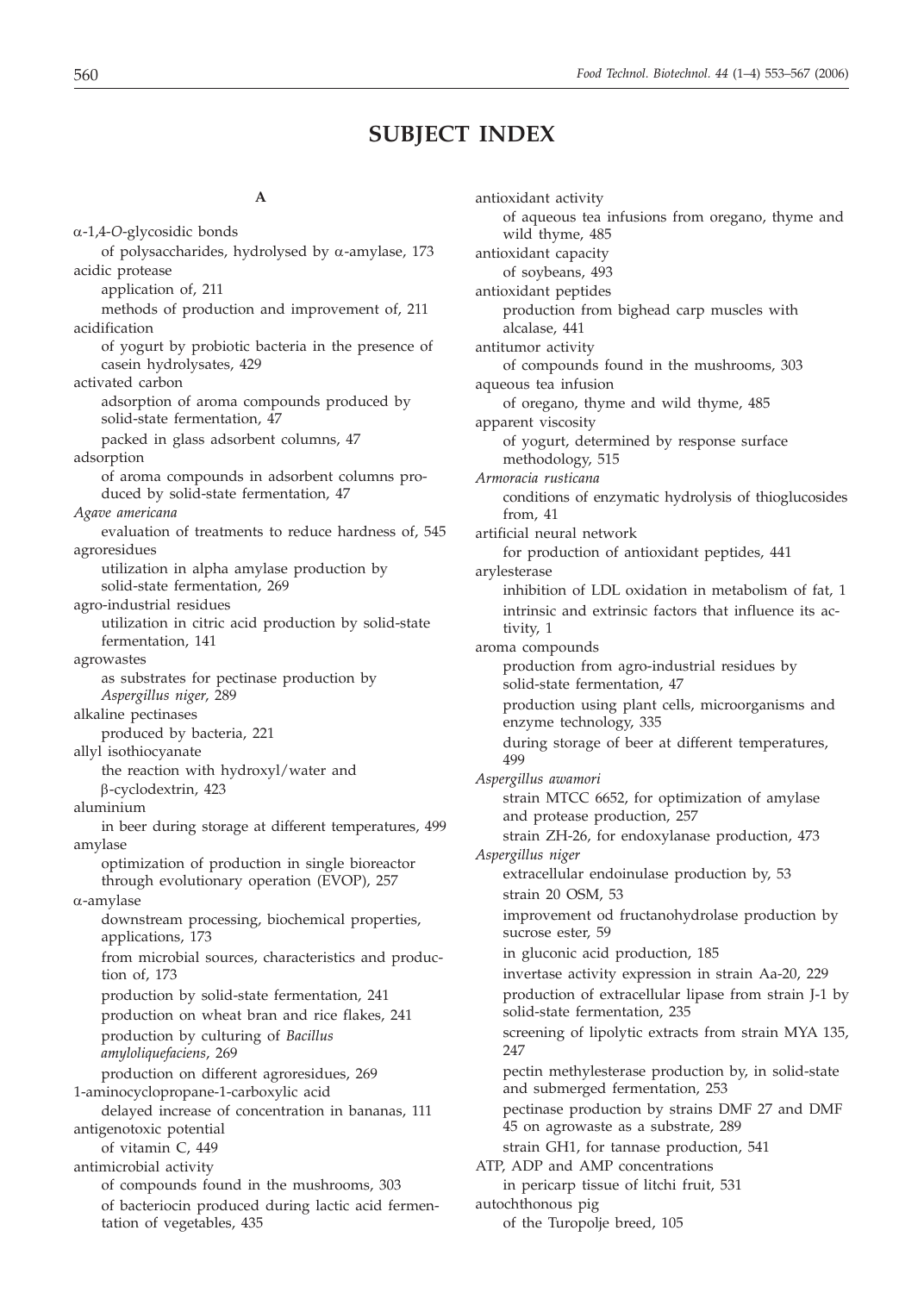#### **B**

b-cyclodextrin reaction with allyl isothiocyanate, 423 *Bacillus amyloliquefaciens* for alpha amylase production on agroresidues using strain ATCC 23842, 269 *Bacillus cereus* production of  $\alpha$ -amylase under solid-state fermentation by strain MTCC 1305, 241 production of thermostable pullulanase using strain FDTA 13 from tapioca soil, 275 antimicrobial activity of bacteriocin on, 435 *Bacillus megaterium* spore germination, 17 bacteriocin production, purification, stability and efficacy of, 435 banana regulation of ethylene synthesis in, 111 beer aluminium and aroma compound concentration in, 499 beneficial polysaccharides as fat replacers, 355 biodegradable polymers as cheap raw materials for lactic acid production by microorganisms, 163 bighead carp for production of antioxidant peptides from, 441 biopolymers for chitin production from shrimp biowaste, 83 biopreservative effect of bacteriocin, in fruit products, 435 biotransformation for production of food aroma compounds, 335 biotechnological production comparison of chemical production of vitamins with, 381 of vitamins, 381 biscuits characteristics of, after refrigeration and freezing, 117 bottle ageing influence on phenolic content of wines, 507 *Brevibacterium* sp. synthesis of aryl carotenoids using, 313 brewer's yeast as nutrient, 407 **C**

Cabernet Sauvignon phenolic content of blends of, 507 carbon source for inulinase production, 479 carotenoids as food grade pigments, 313 microbial production of, 313 casein hydrolysates effects on yogurt fermentation and texture properties during storage, 429

cellulase high activity in mutant strain *Trichoderma reesei* WX-112, 89 used for cellulose hydrolysis, 89 central composition design (CCD) estimation of quadratic response domain for cellulase production by *Trichoderma reesei*, 89 *Ceratocystis fimbriata* production of aroma compounds by solid-state fermentation, 47 cereals enhancement with  $\gamma$ -linolenic acid by fungal solid-state fermentation, 75 chemical composition of lean rabbit meat, 65 chitin production by fermentation of shrimp waste with *Lactobacillus plantarum* strains, 83 chitinase hydrolysis of chitin by, 95 chitosan production on alternative carbon sources, 519 cholesterol content in lean rabbit meat, 65 citric acid improvement of citric acid producing strains, 141 solid-state fermentation for production of, 141 coffee husk substrate for aroma compounds production by solid-state fermentation, 47 colour of the core of *Agave americana* after different treatments, 545 combined processes addition of different antimicrobials in food to prevent food spoilage, 17 of thermal treatment of food and natural antimicrobials to prevent food spoilage, 17 complexation of allyl isothiocyanate and  $\beta$ -cyclodextrin, 423 corn as a substrate in modelling of solid-state fermentation, 457 corn steep liquor as a nitrogen source for lactic acid production, 293 cultivar antioxidant activity of soybean, depending on, 493 culture conditions during tannase production by *Aspergillus niger*, 541 *Cunninghamella bertholletiae* for chitosan production, 519 cytogenetics of mushrooms, 303

#### **D**

degumming of edible oil with a new microbial lipase, 101 of oil in physical refining of edible oil, 101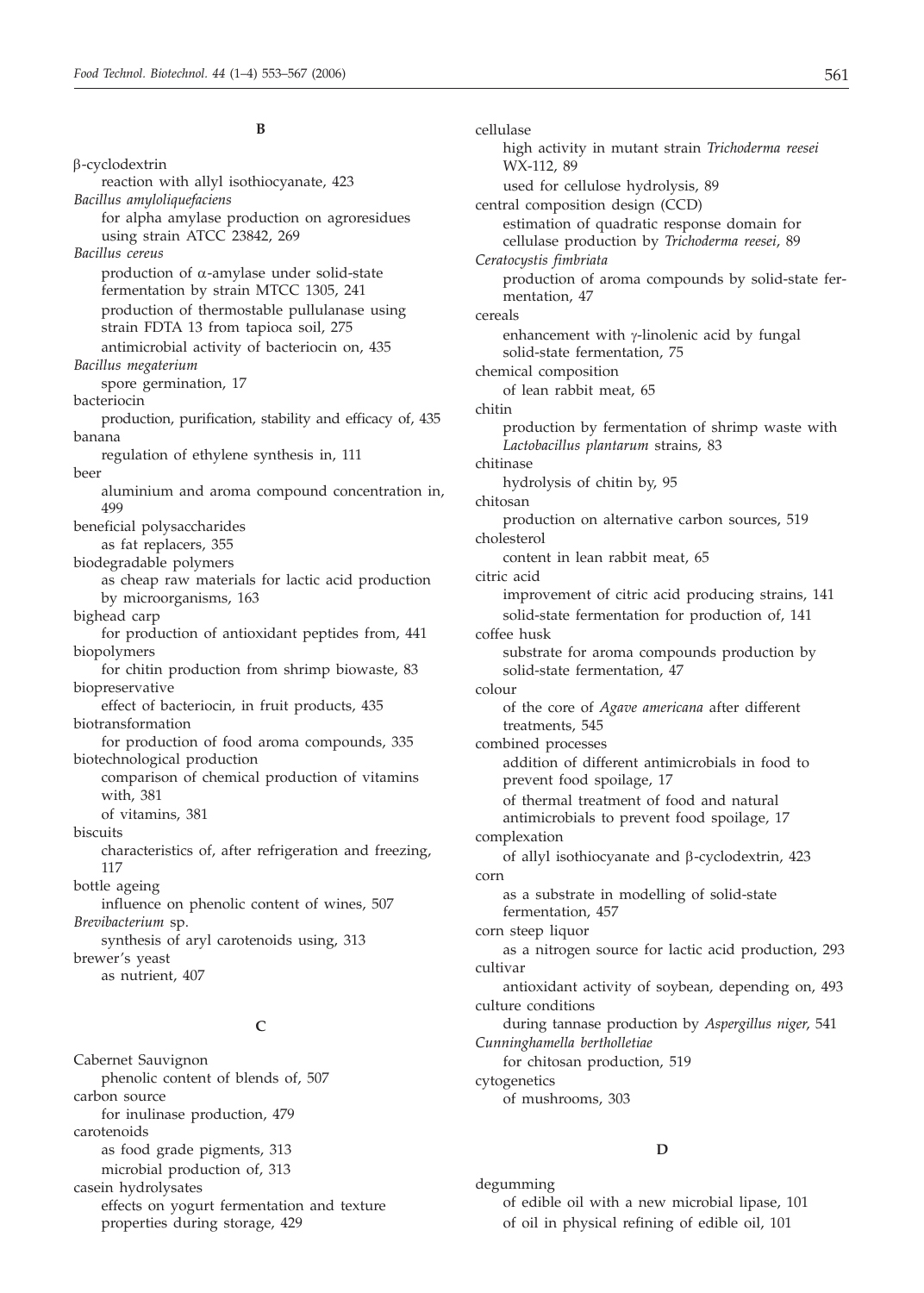determination of ATP, ADP and AMP concentration in litchi fruit pericarp tissue, 531 dietary fibre as a functional food product, 355 dietary supplement pharmaceutically active mushroom compounds

used as, 303 digestion phytate degradation during, 125 distiller's yeast for production of alcoholic beverages, 407 **DNA** 

oxidative damage, 449

#### **E**

emulsifying properties of gluten hydrolysate/ $\lambda$ -carrageenan, 25 of λ-carrageenan, 25 endoinulinase extracellular, produced by *Aspergillus niger* 20 OSM, 53 production from different microbes, 151 endoxylanase optimization of production of, 473 enzymatic hydrolysis of thioglucosides in *Armoracia rusticana*, 41 of proteins in bighead carp muscles with alcalase, 441 enzymatic phytate dephosphorylation by phytases, identified in plants, microorganisms and animal tissues, 125 enzyme assay substrates for determination of neutral and acidic protease kinetics, 211 enzyme engineering in  $\alpha$ -amylase production, 173 enzyme legislation for food enzymes, regarding their potential toxic and allergenic effects, 197 enzyme purification by ion exchange chromatography on DEAE Sepharose, 53 of extracellular endoinulinase, 53 of endoinulinases and exoinulinases produced from different microbes, 151 enzyme stability of lipases regarding temperature, solvents and substrates, 247 enzyme synthesis in microbial cells grown on the solid surface during solid-state fermentation, 397 *Escherichia coli* inhibition of growth in milk after thermal and pressure processing, 33 strains O157:H7 (94 and 402) and saprophytic strain 1, 33 antimicrobial activity of bacteriocin against, 435 strains K12 and WP2 used for mutagenicity testing of vitamin C, 449

#### ethylene inhibition by 1-methylcyclopropene, 111 EVOP (evolutionary operation) factorial design technique for optimization of amylase and protease production, 257 exoinulinase possible application, 151 production from different microbes, 151 expression of ACC synthetase and ACO genes in banana after treatment with 1-MCP, 111 expression kinetics of invertase produced by *Aspergillus niger* Aa-20, 229 extracellular enzyme endoinulinase, produced by *Aspergillus niger* 20 OSM, 53

#### **F**

fat pancreatic lipase and arylesterase in metabolism of, 1 fat replacers healthy polysaccharides as, 355 fatty acid composition of lean rabbit meat, 65 fermentation lactic acid production in, 163 a-amylase production in submerged and solid-state fermentation, 173 neutral and acidic protease production in, 211 lactic acid production in pilot-scale, 293 vitamin production in, 381 of soymilk by *Lactobacillus casei* ssp. *rhamnosus* 6013, 417 flow behaviour of yogurt depending on content of solids and heat temperature, 515 food enzymes allergenic and toxic properties, 197 food safety regulations and legislation of, 197 food grade pigments produced by microorganisms, 313 food grade proteases microbiology and biotechnology of, 211 food grade yeasts as alternative sources of proteins, enzymes and vitamins, 407 food industry production of food ingredients with health promoting activities, 355 food mimetics polysaccharides and dietary fibres used as, 355 food preservative oligosaccharides as, 323 food processing optimization of phytate degradation during, 125 food safety regarding food enzymes, 197 fractional factorial design (FFD) for elucidation of medium components for cellulase production by *Trichoderma reesei*, 89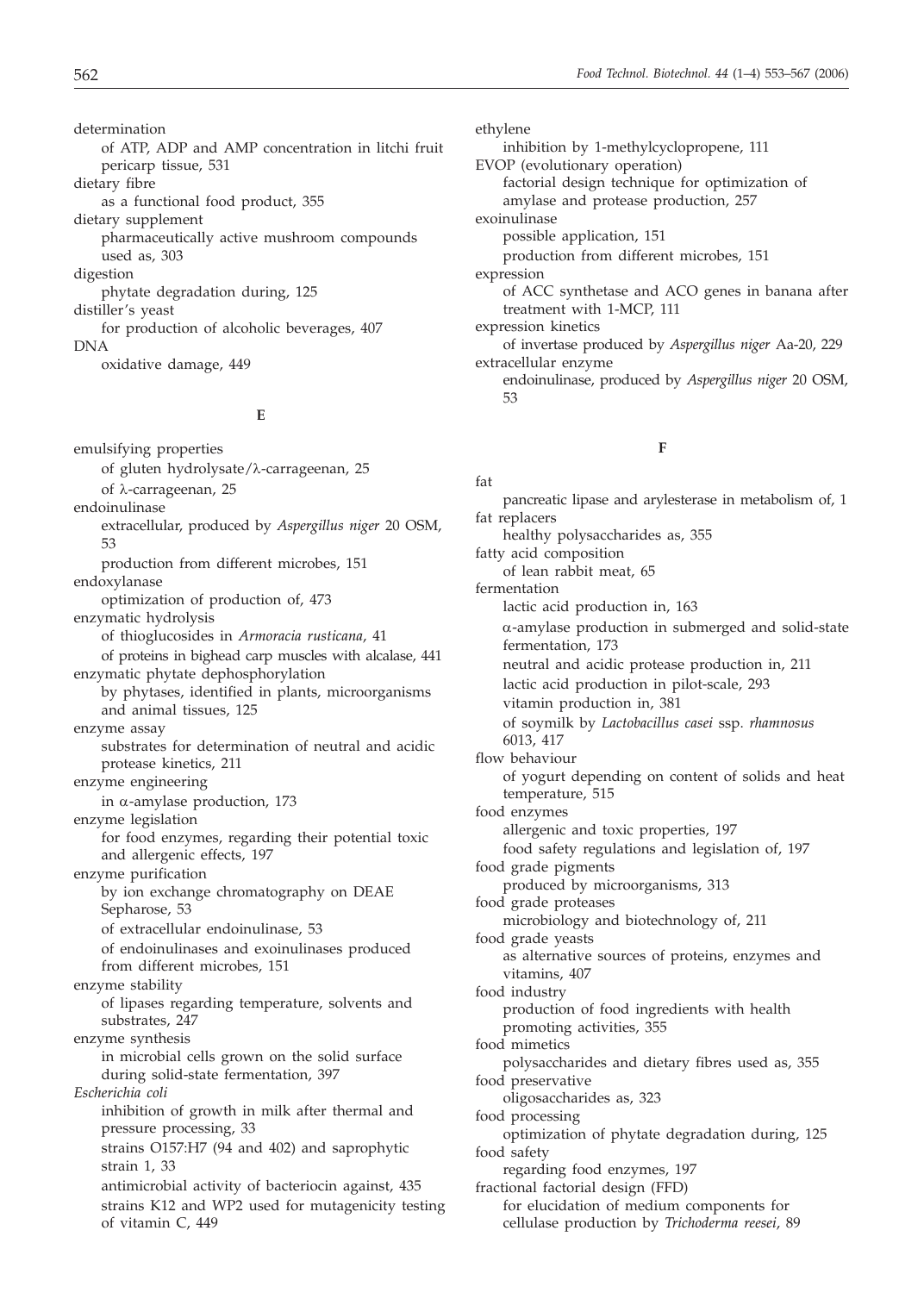frozen dough

characteristics of biscuits made from, 117

fructanohydrolase production by *Aspergillus niger* SL-09 in presence of sucrose ester, 59

functional food

- phytase application in the production of, 125 fungi
	- capability for enrichment of cereals with  $\gamma$ -linolenic acid by solid-state fermentation, 75

#### **G**

g-linolenic acid

defficiency in cereal-based diet, 75 enrichment of cereals with, by solid-state fermentation, 75 effects of various process parameters on the

- production of, 283
- genetic breeding
- for determination of genes that encode different species of mushrooms, 303
- genetic diversity

of the Turopolje pig breed, 105

genetic engineering

for improvement of protease production, 211 gluconic acid

production, properties and application of, 185 glucose oxidase

facilitation of gluconic acid production with, 185 glycerol

production by endogenic wine yeast strains, 525 Graciano wine

phenolic content of blends of Tempranillo with, 507 grape

phenolic content of seeds and skins, 507

#### **H**

hardness

of *Agave americana* core, 545 health

influence of eating habits on, 355

functional foods with positive effects on, 355 high temperature

effect on *E. coli* survival in milk, 33

high pressure

effect on *E. coli* survival in milk, 33 HPLC

used for sugar determination in soy cheese, 417 determination of ATP, ADP and AMP in pericarp tissue of litchi fruit by, 531

hydroxyl

reaction of allyl isothiocyanate with, 423

#### **I**

inulin

from *Agave americana* as a valuble source of, 545 inulinase

endo- and exoinulinase, 151 production of, 151 production by *Kluyveromyces marxianus* ATCC 16045, 479 invertase evaluation of activity expression of, 229 isoflavones antioxidant capacity of soybean depending on content of, 493 isotherms affected by the biomass in solid-state fermentation, 457 isothiocyanates as products of myrosinase activity in *Armoracia rusticana*, 41

#### **J**

jackfruit seed powder as a substrate for production of pigments, 465

#### **K**

kefir lactose-fermenting yeasts in, 407 *Kluyveromyces marxianus* strain ATCC 16045 used for inulinase production, 479

#### **L**

l-carrageenan effect of reaction time on emulsifying properties of the conjugate of gluten hydrolisate with, 25 the regression model for emulsion activity index of conjugate of, 25 lactic acid application of, 163 production by microorganisms, 163 raw material for production of, 163 production on corn steep liquor as a nitrogen source *via* batch culturing of *Lactobacillus* sp., 293 lactic acid bacteria homofermentative and heterofermentative, 163 strains for lactic acid production, 163 lactic acid fermentation production of bacteriocin during, 435 *Lactobacillus* sp. strain RKY2 for lactic acid production, 293 bacteriocin production during lactic acid fermentation of vegetables by, 435 *Lactobacillus casei* ssp. *rhamnosus* 6013 survivability during the preparation of soy cheese, 417 *Lactobacillus plantarum* strains for chitin production, 83 *Lamiaceae* family, antioxidant activity of, 485 limited enzymatic hydrolysis by proteases for improvement of solubility and properties of emulsion and foam of wheat gluten, 25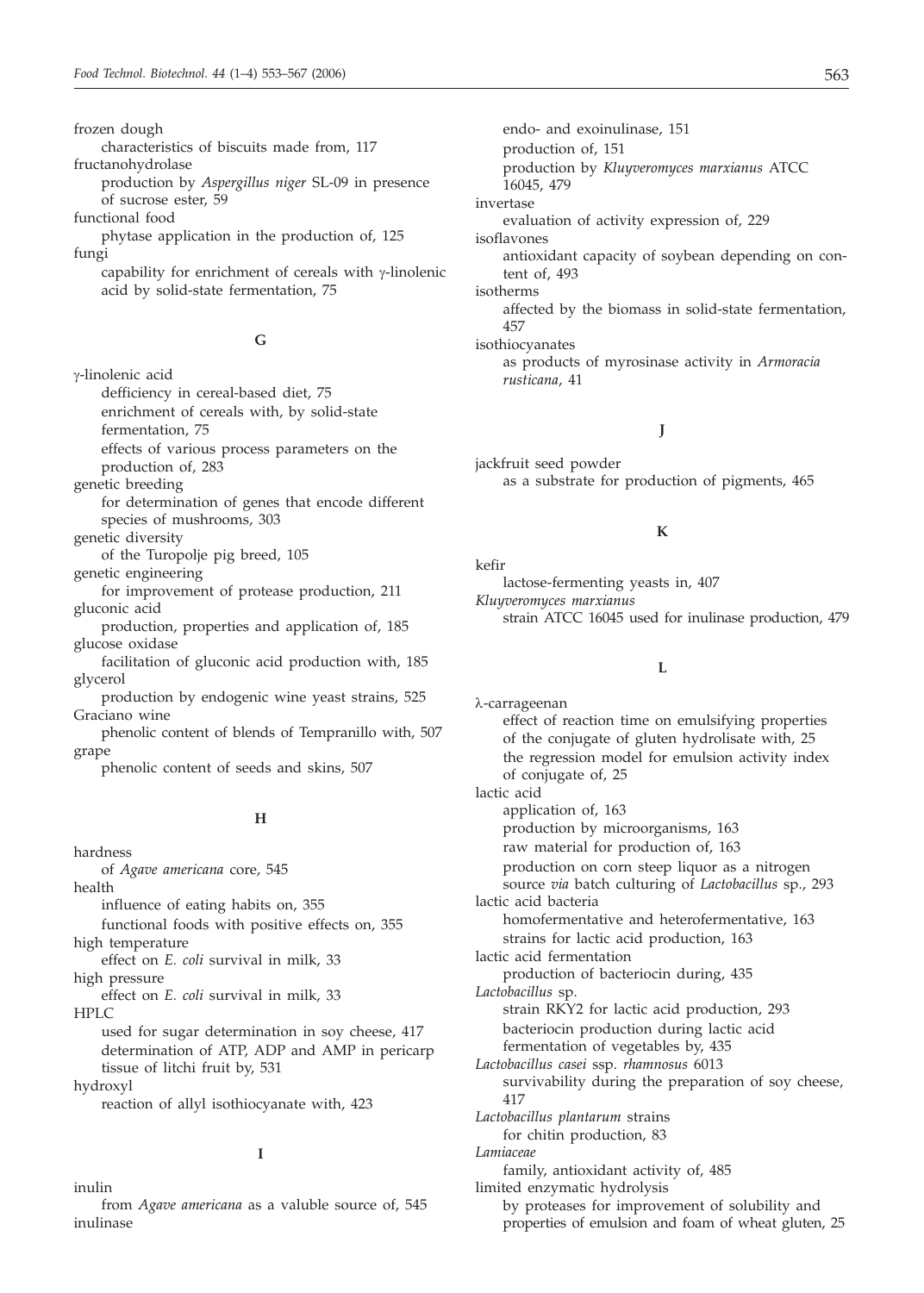lipase for degumming of vegetable oil, 101 production by submerged and solid-state fermentation, 235 screening of lipolytic activity of, produced by *Aspergillus niger*, 247 litchi fruit ATP, ADP and AMP concentrations in, 531 lipoproteins as a cardiovascular disease risk, 1 HDL and LDL metabolism, 1 inhibition of oxidation of LDL by arylesterase, 1 low fat/calorie products polysaccharides as fat replacers in, 355

#### **M**

mathematical models for solid-state and submerged fermentation in relation to catabolite repression resistance, 397 of the effect of the microbial biomass on the isotherm of the fermenting solids, 457 1-methylcyclopropene as an inhibitor of ethylene action, 111 used for banana treatment, 111 effect on sapodilla fruit ripening, 535 microbial pigment production as a natural colouring alternative used in food, 313 microbial production of gluconic acid by *Aspergillus niger* and *Gluconobacter*, 185 microorganisms reduction of growth in food by natural antimicrobials, 17 used for food aroma compounds production, 335 microsatellites determination for genetic diversity study of the Turopolje pig breed, 105 mitochondrial D-loop sequencing for determination of genetic diversity of the Turopolje pig breed, 105 modeling of chitinase production by *Serratia marcescens* WF, 95 molasses as a carbon source for chitosan production, 519 *Monascus* sp. production of red food grade pigment by, 313 production of pigment on jackfruit seed powder as a substrate using, 465 *Mucor* sp. production of  $\gamma$ -linolenic acid in submerged fermentation by, 283 multistrain cultures of probiotics, 371 mushrooms as a source of pharmaceutically active compounds, 303 mutation of parent strain *Bacillus cereus* FDTA 13 to increase pullulanase production, 275

isolation of *Bacillus cereus* FDTA 13/NTG04-B4 mutant strain, 275 *myo*-inositol phosphates substrates for phytase enzymatic activity, 125

#### **N**

natural antimicrobials influence of nisin, carvacrol and thymol on inactivation and growth of *Bacillus megaterium*, 17 neutral protease application of, 211 methods of production and improvement of, 211 nitrogen source for inulinase production, 479 nutraceuticals physiological and health benefits of, 355 nutrition impact on health, 355

#### **O**

oils structural changes due to hydrolysis and autooxidation, 1 oligosaccharides as a new generation of food additives, 323 as prebiotics or biopreservatives, 323 optimization of fructanohydrolase production using response surface methodology, 59 of cellulase production, 89 of  $\alpha$ -amylase production under solid-state fermentation, 241 of fermentation conditions for thermostable pullulanase, 275 of endoxylanase production, 473 oregano antioxidant activity of, 485 orthogonal array for optimization of maximal pullulanase production, 275 oven type effects of, on the characteristics of biscuits, 117

#### **P**

pancreatic lipase

influence of intrinsic and extrinsic factors on, 1 study of *in vitro* digestion of oils and fats using, 1 study of the triacylglycerol fatty acid composition using, 1

pathogenic microorganisms

antimicrobial activity of bacteriocin on, 435 pectin

rich agrowastes used for pectinase production, 289 pectinase

methods and microorganisms used for production of, 221

strategies used to obtain higher activity of, 221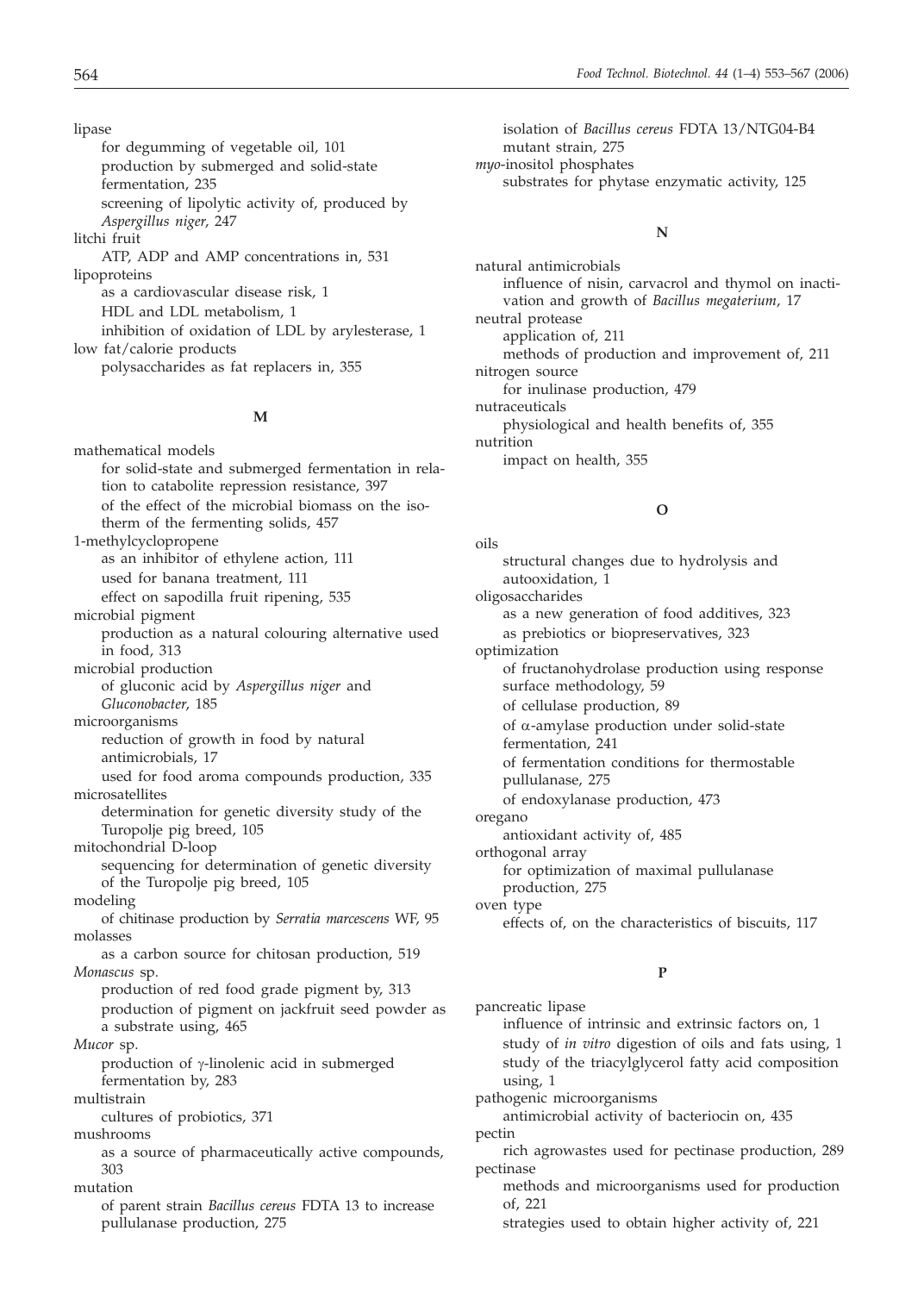production on pectin rich agrowastes, 289 pectin lyase production by novel strain of *Streptomyces lydicus*, 263 pectin methylesterase production in solid-state and submerged fermentation on pomace, 253 pericarp tissue ATP, ADP and AMP concentrations in, 531 phenolic compounds in Tempranillo, Graciano and Cabernet Sauvignon wines produced in Spain, 507 phytase initiation of dephosphorylation of phytate, 125 supplement in diet of monogastric animals, 125 phytate substrates for enzymatic activity of phytase, 125 pigment production on jackfruit seed powder as a substrate, 465 pilot-scale bioreactor scheme used for lactic acid production *via* batch culturing of *Lactobacillus* sp., 293 plant cell culture used for food aroma compounds production, 335 polygalacturonases methods and microorganisms used for production of, 221 strategies used to obtain higher activity of, 221 production by novel strain of *Streptomyces lydicus*, 263 poly(lactic acid) polymerization of  $L(+)$ - or  $D(-)$ -lactic acid, 163 polysaccharides as fat replacers, 355 pomace production of pectin esterase by *Aspergillus niger* from, 253 postharvest ripening of sapodilla fruit after treatment with 1-methylcyclopropene, 535 prebiotics oligosaccharides as, 323 polysaccharides as, 355 probiotics adhesion and immune response of, 371 isolation, identification, production and storage of, 371 thermophilic and thermotolerant, 371 yeasts used as, 407 probiotic count during fermentation and storage of yogurt, 429 probiotic soy cheese produced by fermentation of soymilk with *Lactobacillus casei* ssp. *rhamnosus* 6013, 417 process optimization of  $\alpha$ -amylase production, 173 process parameters for g-linolenic acid production with different *Mucor* sp. strains, 283 production kinetics of glycerol, 525 propagation of food grade yeasts, 407 protease

optimization of production in single bioreactor through EVOP (evolutionary operation), 257 protein-polysacharide interaction with gluten, 25 improvement of dough stability, bread performance and bread shelf life with, 25 pullulanase type 1 production of, 275 purification of neutral and acidic proteases after fermentation production, 211

#### **Q**

```
quality
```
of sapodilla fruit after harvesting, 535

#### **R**

rabbit meat influence of genotype lines, age and sexes on the composition of, 65 raw materials used as substrates for production of food grade yeasts, 407 recovery of volatile aroma compounds in solid-state fermentation, 47 refrigerated dough characteristics of biscuits made from, 117 resistance to catabolite repression in solid-state fermentation, 397 respiration delayed after banana treatment with 1-methylcyclopropene, 111 response surface methodology for determination of gluten hydrolysate/ /l-carrageenan ratio and emulsifying properties, 25 optimization of fermentation medium for cellulase production using, 89 optimization of endoxylanase production by central rotary design, 473 rheology of yogurt, 515 *Rhizopus oryzae* soybeans fermented with, 457 ripening of sapodilla fruit, 535 risk assessment of food enzymes in EU, 197

#### **S**

*Saccharomyces cerevisiae* antigenotoxic/genotoxic effect of vitamin C in yeast comet assay, 449 strain D7 reversion assay, 449 strains Kalecik 1 and Narince 3, used for glycerol production, 525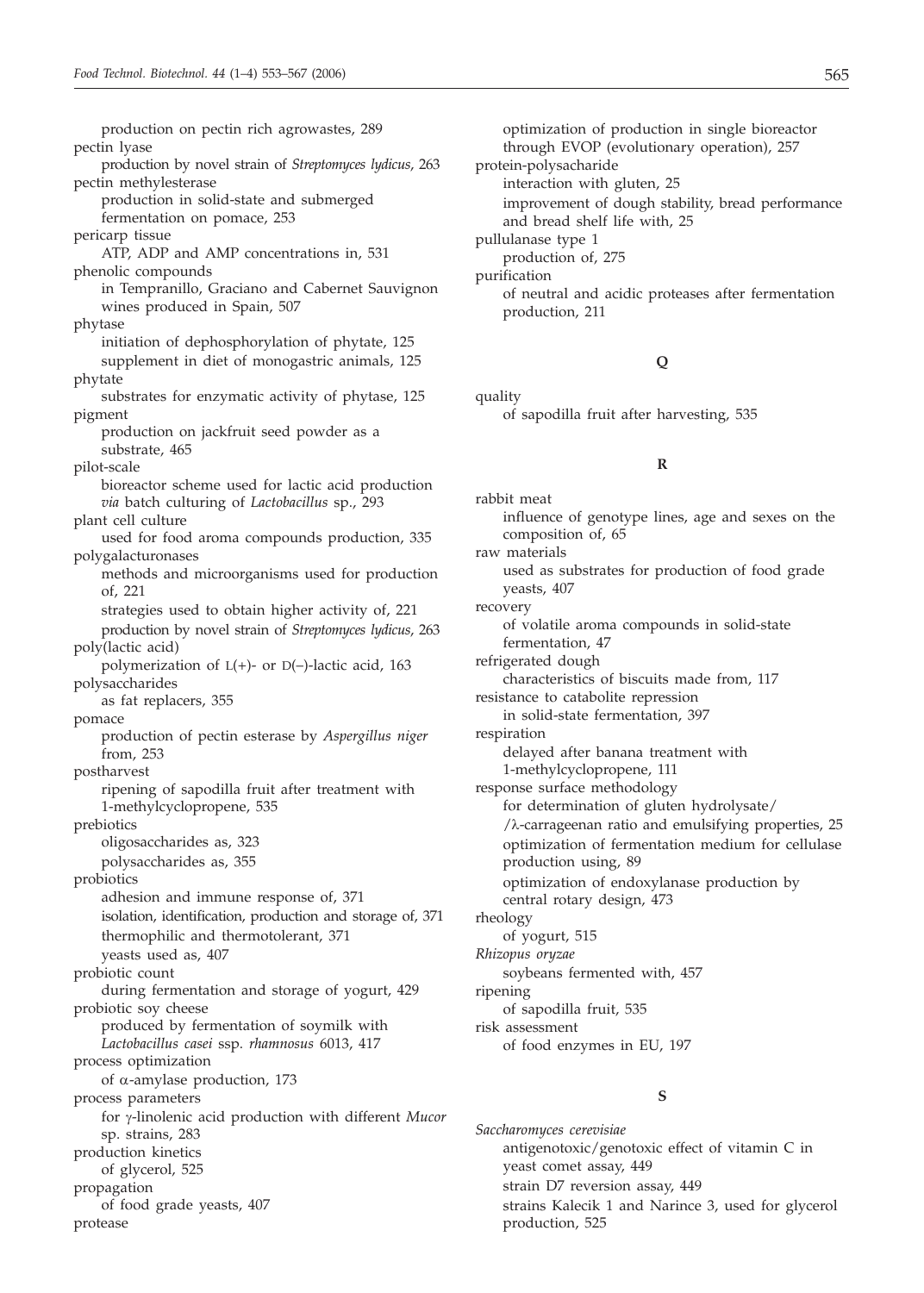safety evaluation of food enzymes, 197 sapodilla fruit effects of 1-methylcyclopropene on ripening of, 535 sensory properties of lean rabbit meat, 65 of yogurt in presence of casein hydrolysates, 429 *Serratia marcescens* chitinase production by strain WF, 95 shrimp waste for chitinase production by *Serratia marcescens*, 95 single cell protein production by food grade yeasts, 407 slurry-state fermentation used for polygalacturonase production by *Streptomyces lydicus*, 263 solid-state fermentation production of aroma compounds, 47 to enrich cereals with  $\gamma$ -linolenic acid using *Thamnidium elegans*, 75 new possibility for citric acid production in, 141 evaluation of invertase activity expression on two substrates in, 229 for production of extracellular lipase from *Aspergillus niger*, 235 for production of a-amylase by *Bacillus cereus*, 241 for production of pectin methylesterase by *Aspergillus niger*, 253 for optimization of production of amylase and protease by *Aspergillus awamori*, 257 for polygalacturonase production by *Streptomyces lydicus*, 263 for alpha amylase production on agroresidues by *Bacillus amyloliquefaciens*, 269 for production of pectinase on pectin rich agrowastes by *Aspergillus niger*, 289 resistance to catabolite repression of enzyme synthesis in, 397 of soybean by *Rhizopus oryzae*, 457 for pigment production on jackfruit seed powder by *Monascus purpureus*, 465 for tannase production by *Aspergillus niger* GH1, 541 solvent tolerance of lipases to the presence of organic solvents and water, 247 soybeans isotherms of, 457 antioxidant capacity of, in relation to their isoflavone content, 493 soy cheese preparation of, 417 stability of bacteriocin, 435 *Staphylococcus* antimicrobial activity of bacteriocin, 435 storage aluminium and aroma compound concentration depending on, 499

of beer at different temperatures, 499

*Streptomyces lydicus* production of polygalacturonase by, 263 submerged fermentation for citric acid production, 141 for production of pectin methylesterase by *Aspergillus niger*, 253 for production of polygalacturonase by *Streptomyces lydicus*, 263 for production of g-linolenic acid by *Mucor* sp., 283 for production of pectinase on pectin rich agrowastes by *Aspergillus niger*, 289 substrate specificity for lipase activity, 247 submerged culture for chitosan production on alternative carbon source, 519 sucrose ester in fructanohydrolase production by *Aspergillus niger* SL-09, 59 sugar cane juice used as a substrate for chitosan production, 519 survival of *E. coli* strains in milk after exposure to high pressure and temperature, 33 survivability of *Lactobacillus casei* ssp. *rhamnosus* 6013 during soymilk fermentation, 417 synthesis of ethylene, 111

#### **T**

tannase evaluation of culture conditions during production of, 541 production by *Aspergillus niger* in solid-state fermentation, 541 Tempranillo wine phenolic content of blends of, 507 texture properties of yogurt during storage, 429 *Thamnidium elegans* production of  $\gamma$ -linolenic acid on cereals by, 75 thermal oxidized fats *in vitro* and *in vivo* metabolism of, 1 structural changes during repeated frying, 1 thermal treatment effect on *Bacillus megaterium* spore germination and growth inhibition, 17 thermophilic probiotics, 371 thermoresistance of lipases from *Aspergillus niger*, 247 thermostability of inulinases produced from different microbes, 151 thermostable pectinases optimal temperature for the production of, 221 production by yeasts and bacteria, 221 thermostable pullulanase optimization of fermentation conditions for the production of, 275